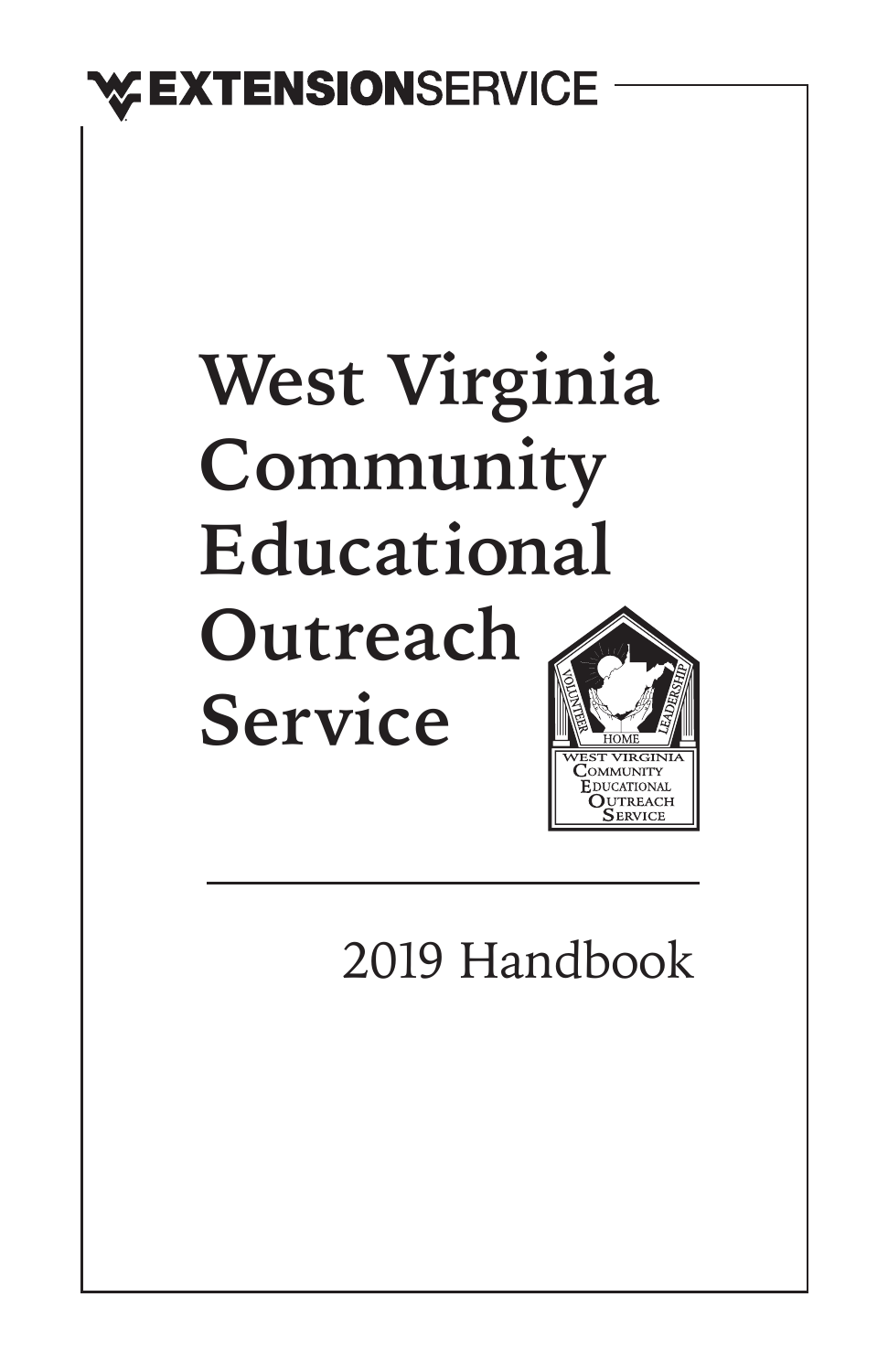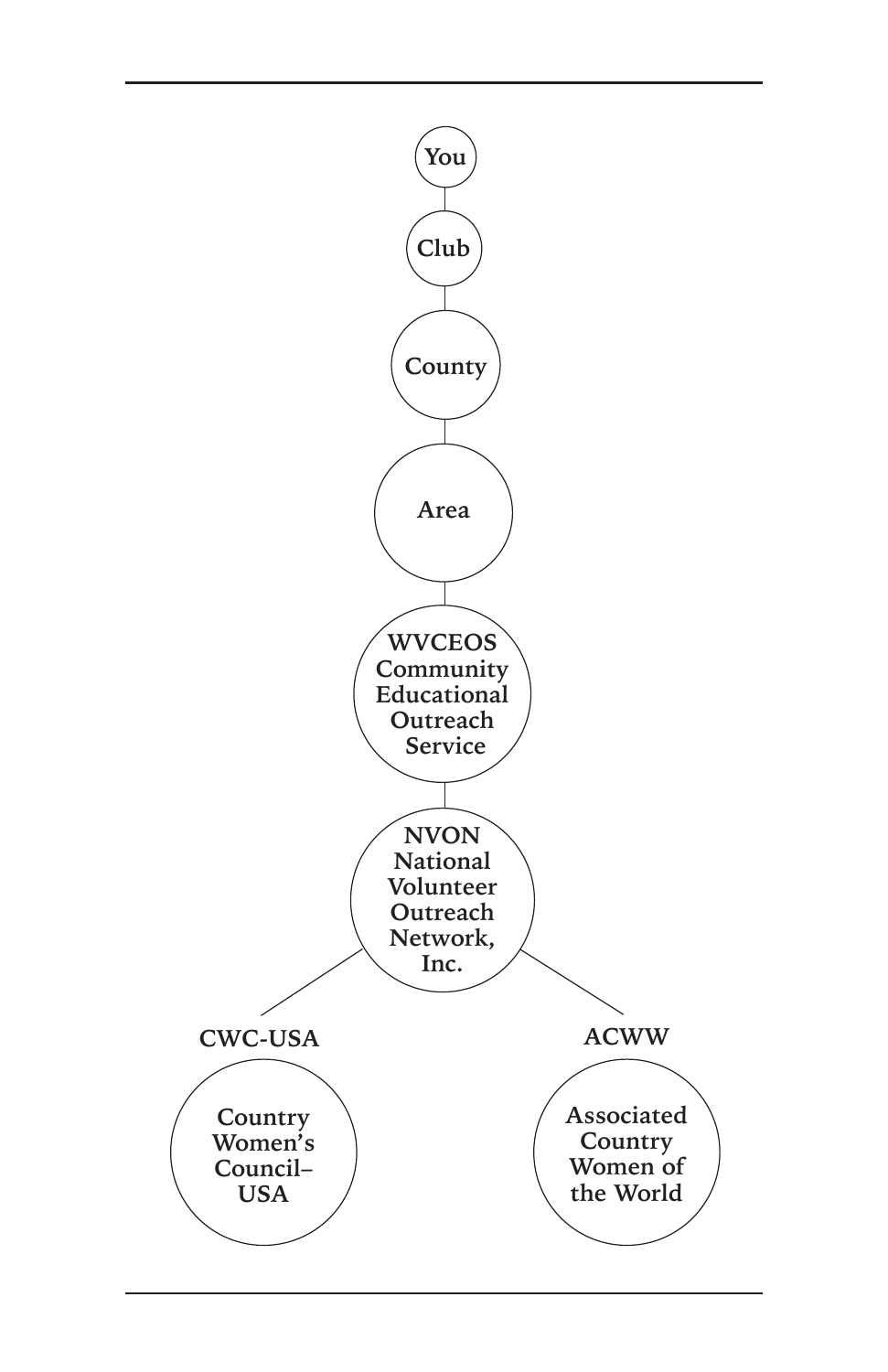# **West Virginia Community Educational Outreach Service**

# Identifier

The outside pentagon represents the home, the foundation of the West Virginia Community Educational Outreach Service program. The inside pentagon stands for three aspects of our mission, that is to strengthen the **home**, and positively influence our community through **leadership** and **volunteer** programs. Our



state is held in the hands of Community Educational Outreach Service working together to improve the quality of life for all West Virginians. The sun has four long rays representing the elected leaders showing dynamic, brilliant leadership. The many rays depict the vibrant spirit of CEOS volunteers shining throughout the state. The pillars support our heritage of a firm foundation in which the **West Virginia Community Educational Outreach Service(CEOS)** was founded.

### Membership: 2,800

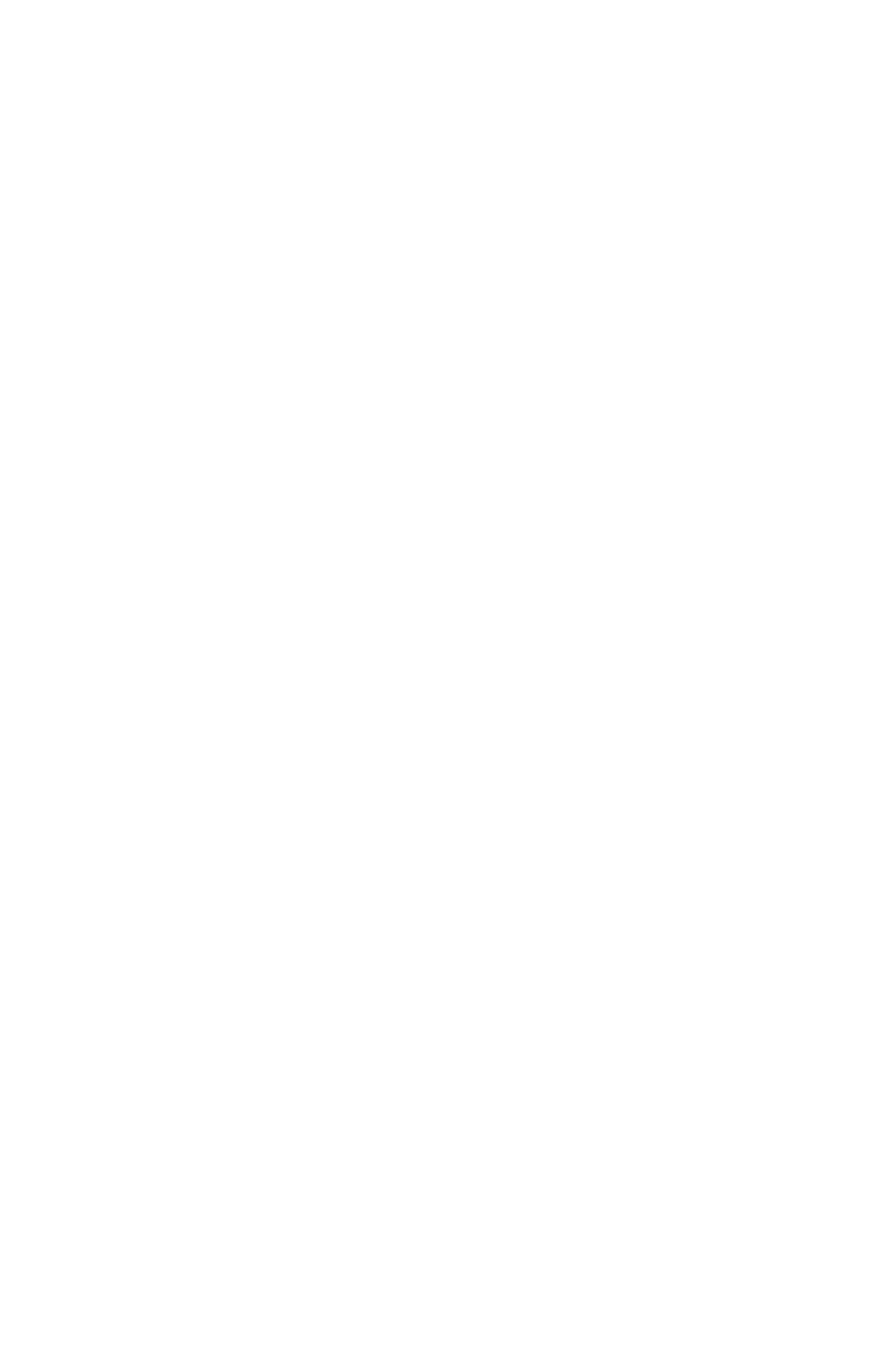# WVCEOS Mission

The mission of the West Virginia CEOS is to strengthen individuals and families through CONTINUING EDUCATION, LEADERSHIP DEVELOPMENT and COMMUNITY INVOLVEMENT for the betterment of all.

## WVCEOS Purpose

The primary purpose of the WVCEOS program is education. The basis for its existence is the desire of people to improve the quality of life, and to inspire families and individuals to make learning an adventure as they advance through life in the home and in their communities.

Other purposes are to further strengthen, develop, coordinate and extend adult education in cooperation with the WVU Extension Service to increase knowledge and understanding. The person who continues education and seeks to broaden their horizons is fulfilled and satisfied when serving the family and community.

# WVCEOS Creed

Members of the West Virginia CEOS believe in our mission and purpose to strengthen families, to promote lifelong leadership development and community involvement.

In partnership with West Virginia University Extension Service, we pledge to be productive contributors to meet the needs of our changing and diverse society.

> **WVU Extension Service website:** *extension.wvu.edu*

#### **CEOS website:**

*extension.wvu.edu/community-business-safety/ community-educational-outreach-service*

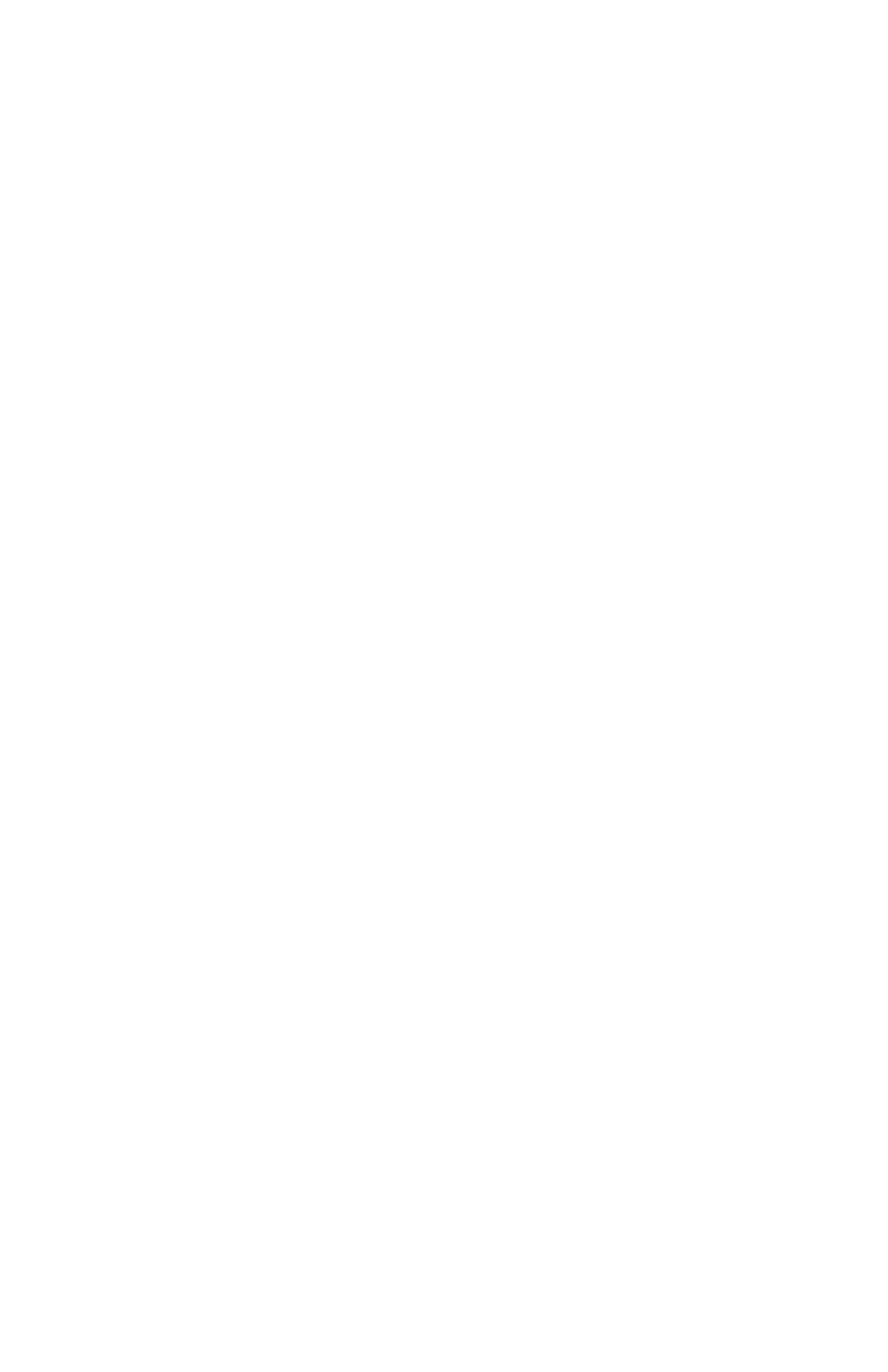# **Contents**

| (Community Educational Outreach Service Week,                                                                                                       |  |
|-----------------------------------------------------------------------------------------------------------------------------------------------------|--|
| Conference Site, International Student, Handbook,<br>Counties by Area)                                                                              |  |
| (State Officers, Elected Members to the Board, Appointed<br>Members to the Board, Appointed Parlimentarian,<br>Area Representatives and Assistants) |  |
| (Board Representatives and Special Committees,<br>Educational Committees, Openline, Volunteer Hours<br>Initiative)                                  |  |
| (Creative Writing Guidelines, Poetry Writing Guidelines)                                                                                            |  |
|                                                                                                                                                     |  |
|                                                                                                                                                     |  |
|                                                                                                                                                     |  |
|                                                                                                                                                     |  |
| (National Volunteer Outreach Network, Inc.;<br>Country Women's Council-USA; Associated Country<br>Women of the World)                               |  |
| (Administrators and Specialists)                                                                                                                    |  |
| (Development, Past State Presidents, Past State Adviser,<br>Past National Presidents, Farm and Homemakers Council)                                  |  |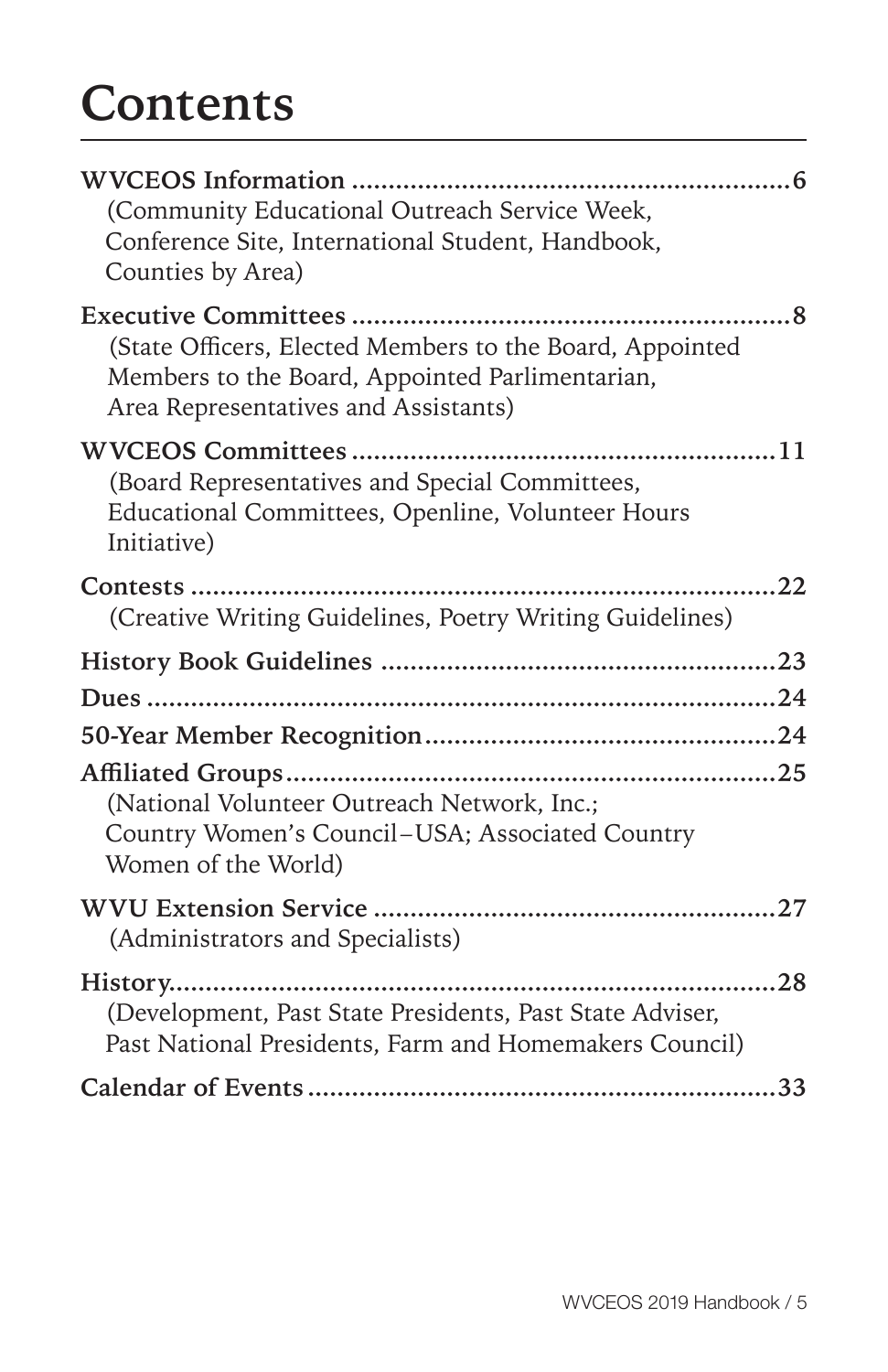# **WVCEOS 2019 Information**

## Community Educational Outreach Service Week

May 19-25, 2019

# CEOS Conference Site

**October 8-10, 2019 WVU Jackson's Mill State 4-H Camp** 160 WVU Jackson Mill Weston, WV

Toll-free number: 1-800-287-8206

WVU Jackson's Mill State 4-H Camp was established in 1921 with the donation of a few acres of land, including the old mill. The camp has grown to 523 acres and is operated by West Virginia University as an educational center for youths and adults.

CEOS members host their annual conference at "The Mill" each year.

# 2019 International Student

Parintorn "Pim" Pankaew – Thailand

# The WVCEOS Handbook

The handbook is sent to all state board members, county officers, education committee chairpersons, past state presidents, past state advisers and club presidents as a tool for information and guidance.

Copies of the 2019 Handbook can be purchased while supplies last for \$3. For information, contact State Treasurer Judy Bee (304-782-3126). Checks should be made payable to WVCEOS.

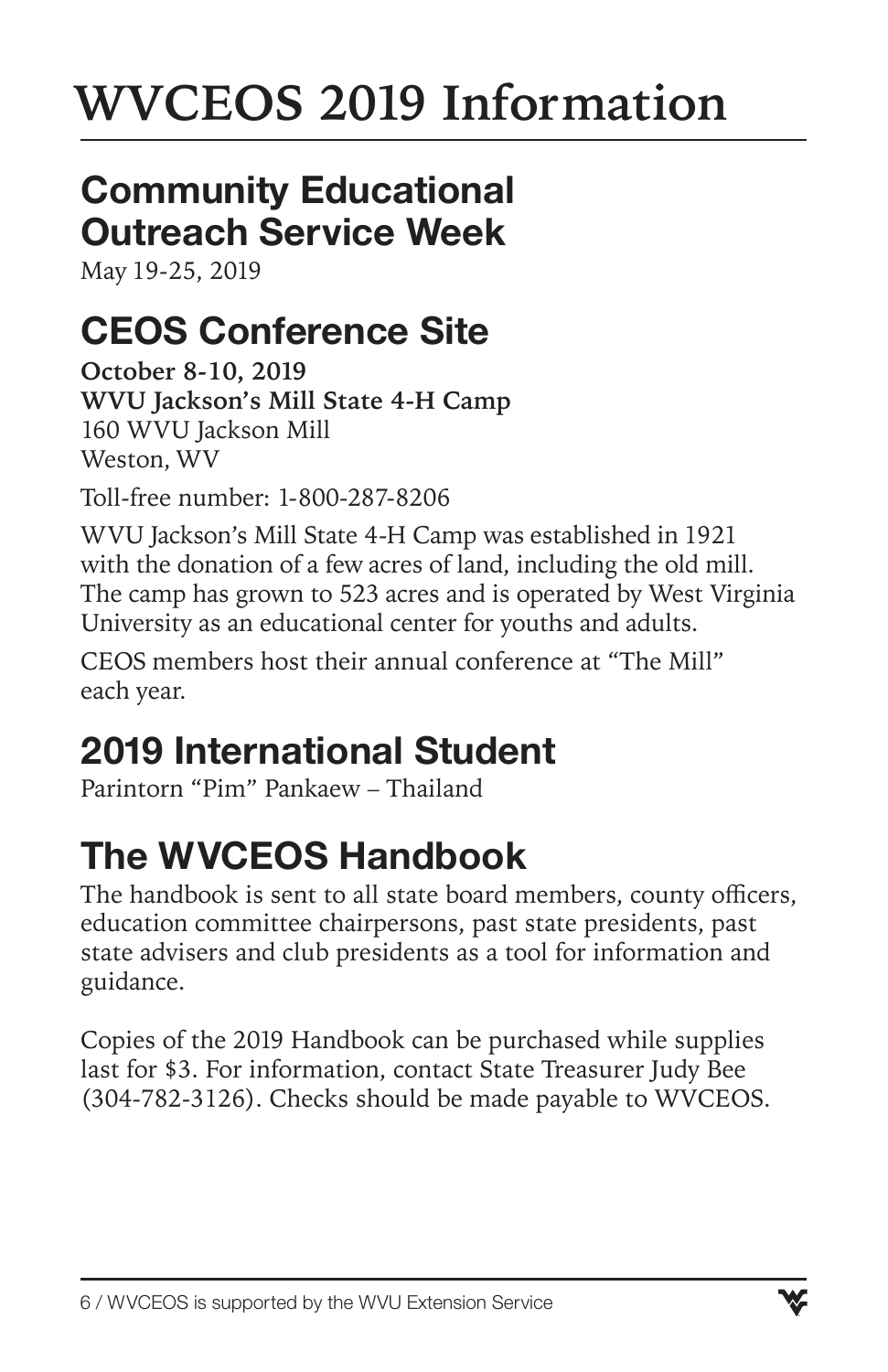# 2019 Counties by Area

\* *No clubs in the county*

| <b>Beckley</b><br>Fayette*<br>Greenbrier<br>McDowell*             | Mercer*<br>Monroe<br>Nicholas    | Raleigh*<br>Summers*<br>Wyoming |
|-------------------------------------------------------------------|----------------------------------|---------------------------------|
| <b>Charleston</b><br>Boone<br>Cabell<br>$Clay*$<br>Kanawha        | Lincoln<br>Logan*<br>Mason       | Mingo*<br>Putnam*<br>Wayne      |
| Keyser<br>Berkeley<br>Grant<br>Hampshire                          | Hardy<br>Jefferson<br>Mineral    | Morgan<br>Pendleton             |
| <b>Morgantown</b><br>Brooke*<br>Hancock<br>Harrison               | Marion<br>Monongalia<br>Ohio*    | Preston<br>Taylor               |
| <b>Parkersburg</b><br>Calhoun<br>Jackson<br>Marshall<br>Pleasants | Ritchie<br>Roane<br>Tyler*       | Wetzel<br>Wirt<br>Wood          |
| <b>Weston</b><br>Barbour<br>Braxton<br>Doddridge<br>Gilmer        | Lewis<br>Pocahontas<br>Randolph* | Tucker<br>Upshur<br>Webster     |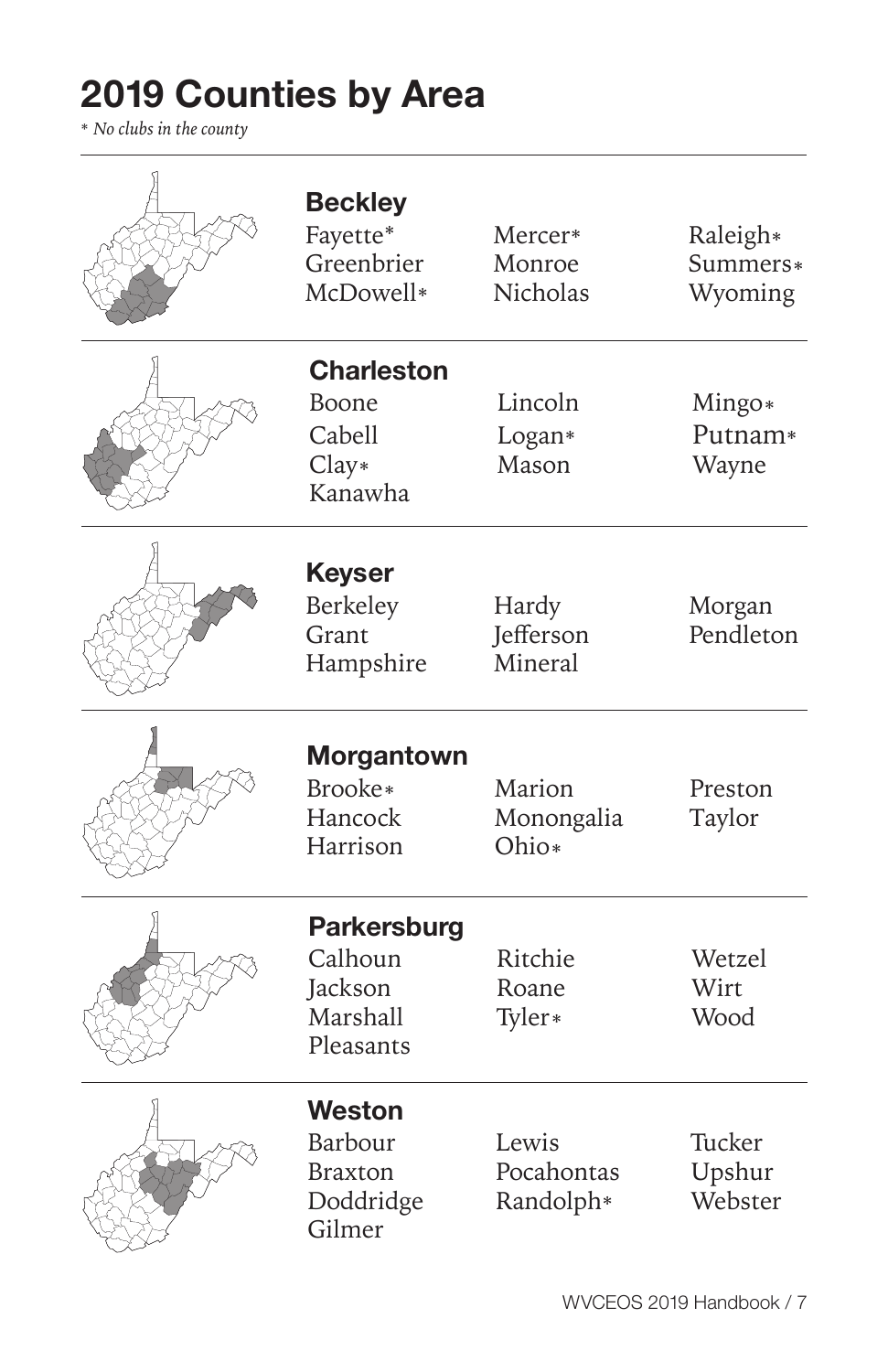# **2019 Executive Committees**

### 2019 State Officers

#### **President**

| wolfsinwy@yahoo.com |
|---------------------|
| Harrison            |
|                     |

#### **Vice President**

Clinedda Austin (2019-2020) ................................304-593-3713 514 Westerry Court *austin.clinedda@gmail.com* Gallipolis Ferry, WV 25515 Mason

#### **Secretary**

Carolyn Bowman (2018-2019) ..............................304-496-7586 19894 N Western Pike *cbowcats@frontiernet.net* Romney, WV 26757 Hampshire

#### **Treasurer**

| 3076 Big Isaac Road | judybeeceos@gmail.com |
|---------------------|-----------------------|
| Salem, WV 26426     | Doddridge             |

#### **Immediate Past President**

|                      | Helen McClain (Alumni) (2019-2020)  304-452-8587 |
|----------------------|--------------------------------------------------|
| 7455 Georgetown Road | bhmcclain@frontiernet.net                        |
| Roanoke, WV 26447    | Lewis                                            |

#### **State Adviser**

| Kerri Wade, Family and Community Development |                         |
|----------------------------------------------|-------------------------|
|                                              |                         |
| 4700 MacCorkle Ave. SE                       | kerri.wade@mail.wvu.edu |
| Suite 101                                    | Kanawha                 |
| Charleston, WV 25304                         |                         |

#### **Agent Adviser**

Margaret Miltenberger, WVU Extension Agent.....304-788-3621 541 Harley Staggers Drive *m.miltenberger@mail.wvu.edu* Suite 2 Mineral Keyser, WV 26726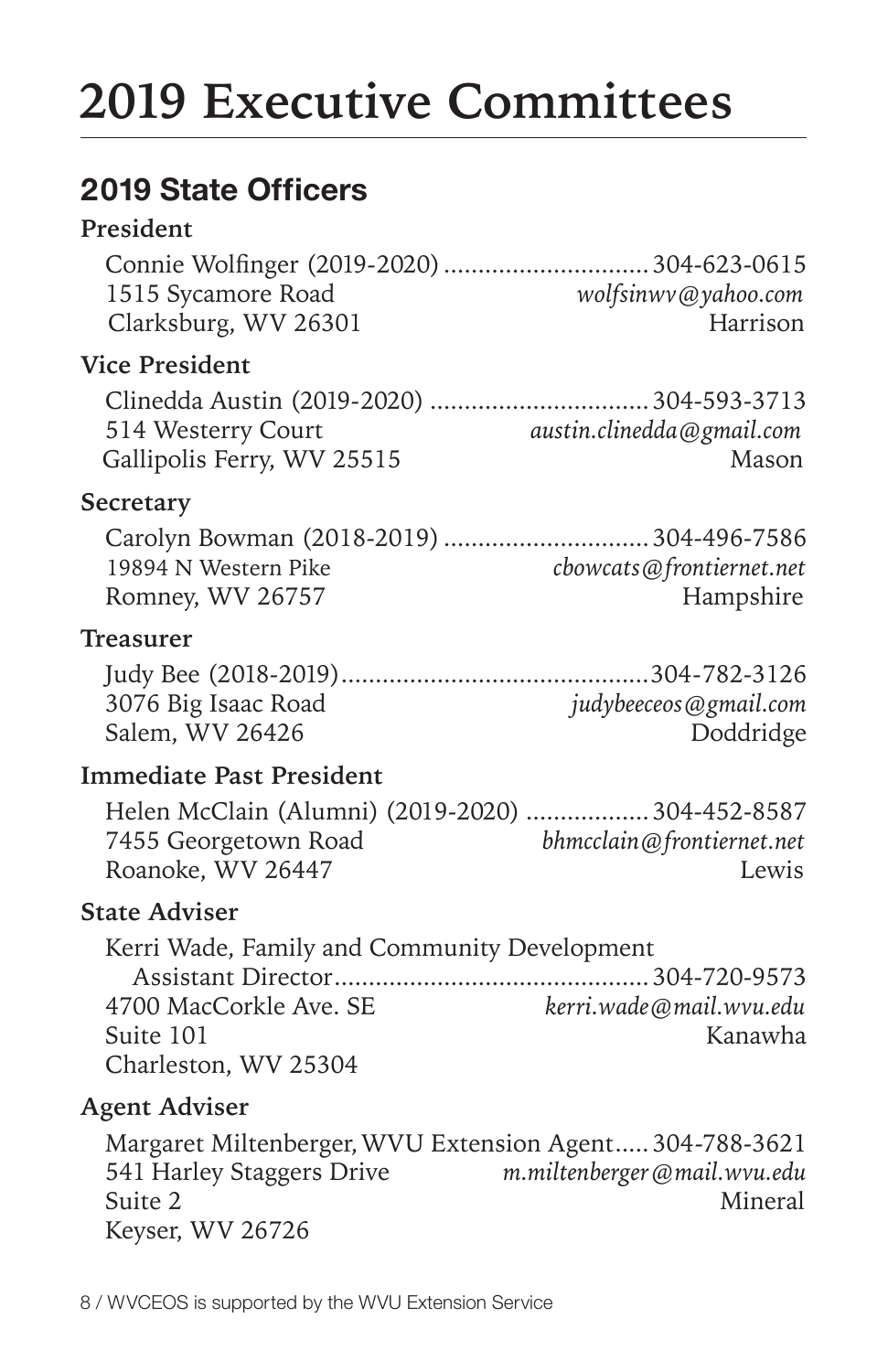### Elected Members to the Board

| 7269 Mount Clare Road   | rominecar@aol.com    |
|-------------------------|----------------------|
| Mount Clare, WV 26408   | Harrison             |
|                         |                      |
| 190 Mason Drive         | bjbargeloh@gmail.com |
| Mineral Wells, WV 26150 | Mood                 |

### Appointed Members to the Board

| PO Box 384                | gkillen@suddenlink.net |
|---------------------------|------------------------|
| Rupert, WV 25984          | Greenbrier             |
|                           |                        |
| 1747 Redwood Drive        | bbmetcalfe@aol.com     |
| Pleasant Valley, WV 26554 | Marion                 |

### 2019 Appointed Parliamentarian

| 42 Carmel Drive  | Preston |
|------------------|---------|
| Aurora, WV 26705 |         |

### Area Representatives and Assistants

#### **Beckley**

| 10 Greenbrier Drive | rev judy@sprynet.com |
|---------------------|----------------------|
| Alderson, WV 24910  | Greenbrier           |

#### **Charleston**

| 2253 Sixth Street  | cwoodworth@suddenlink.net |
|--------------------|---------------------------|
| Culloden, WV 25510 | Cabell                    |

#### Assistant Representative

| -74 Harriman Road    | ladonnadarby@gmail.com |
|----------------------|------------------------|
| Charleston, WV 25312 | Kanawha                |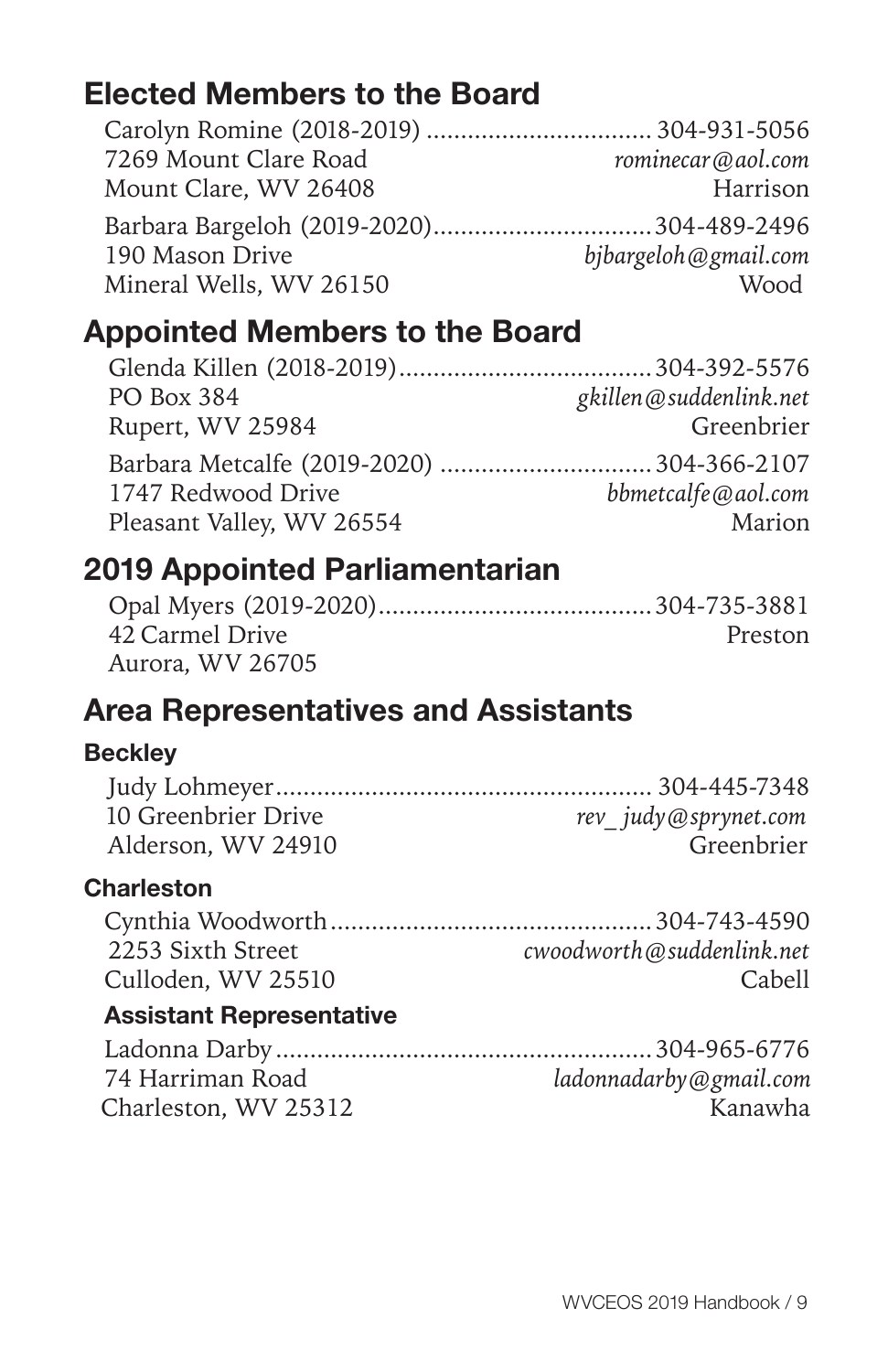#### Keyser

| 2152 Leetown Road      | dcviands@aol.com |
|------------------------|------------------|
| Summit Point, WV 25446 | <b>Jefferson</b> |

#### Assistant Representative

Jean Bradshaw........................................................ 304-738-8925 737 Scenic Lane *kjbradshaw@atlanticbb.net* Ridgeley, WV 26753 Mineral

#### Morgantown

| PO Box 265           | wvbrwneyes@aol.com |
|----------------------|--------------------|
| Lost Creek, WV 26385 | Harrison           |

#### Assistant Representative

Olive Ricketts ........................................................304-642-3176 3576 Webster Pike.................................*ajhouse26354@yahoo.com* Grafton, WV 26354 ............................................................Taylor

#### **Parkersburg**

| 703 River Road       | jhogsett @ suddenlink.net |
|----------------------|---------------------------|
| Davisville, WV 26142 | Wood                      |

#### Assistant Representative

| 2099 Sugar Run Road | LGWMahan@yahoo.com |
|---------------------|--------------------|
| Millwood, WV 25262  | Jackson            |

#### **Weston**

| 28 O&E Drive    | etheln@frontier.com |
|-----------------|---------------------|
| Salem, WV 26426 | Doddridge           |

#### Assistant Representative

| neverhomebarb13@hotmail.com |
|-----------------------------|
| Pocahontas                  |
|                             |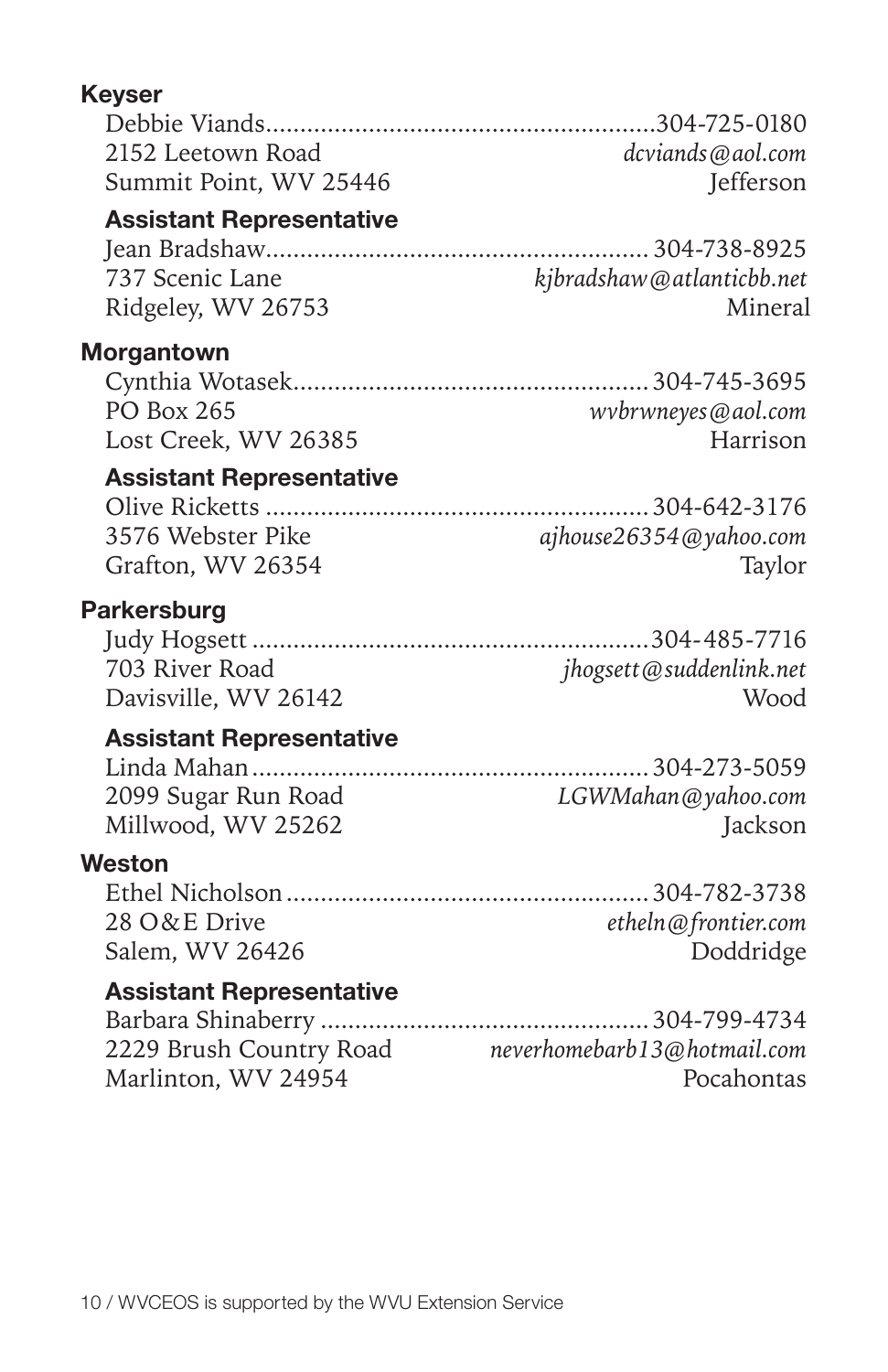# **WVCEOS Committees**

### 2019 Board Representatives and Special Committees

### WVCEOS Alumni Representative and Agriculture and Forestry Hall of Fame, Inc.

| rockingp@shentel.net |
|----------------------|
| Lewis                |
|                      |

### Scholarship Committee Chairperson and Members

| 2253 Sixth Street  | cwoodworth@suddenlink.net |
|--------------------|---------------------------|
| Culloden, WV 25510 | Cabell                    |
|                    |                           |

| Julie Tritz, WVU Extension Agent  304-272-6839 |       |
|------------------------------------------------|-------|
| Julie.Tritz@mail.wvu.edu                       | Wayne |

### WVCEOS Conference Chairperson

| kjbradshaw@atlanticbb.net |
|---------------------------|
| Mineral                   |
|                           |

#### Assistant Chairperson

| 2314 Grape Run Road | karenbright90@yahoo.com |
|---------------------|-------------------------|
| Tunnelton, WV 26444 | Preston                 |

### Celebrate Volunteer Hours (CVH)

| 7216 Independence Road                          | joely@atlanticbb.net |
|-------------------------------------------------|----------------------|
| Independence, WV 26374                          | Preston              |
| Carole Carr, Assistant Chairperson 304-292-0263 |                      |
| 170 Rhode Island Avenue                         | hcarr031@comcast.net |
| Morgantown, WV 26501                            | Monongalia           |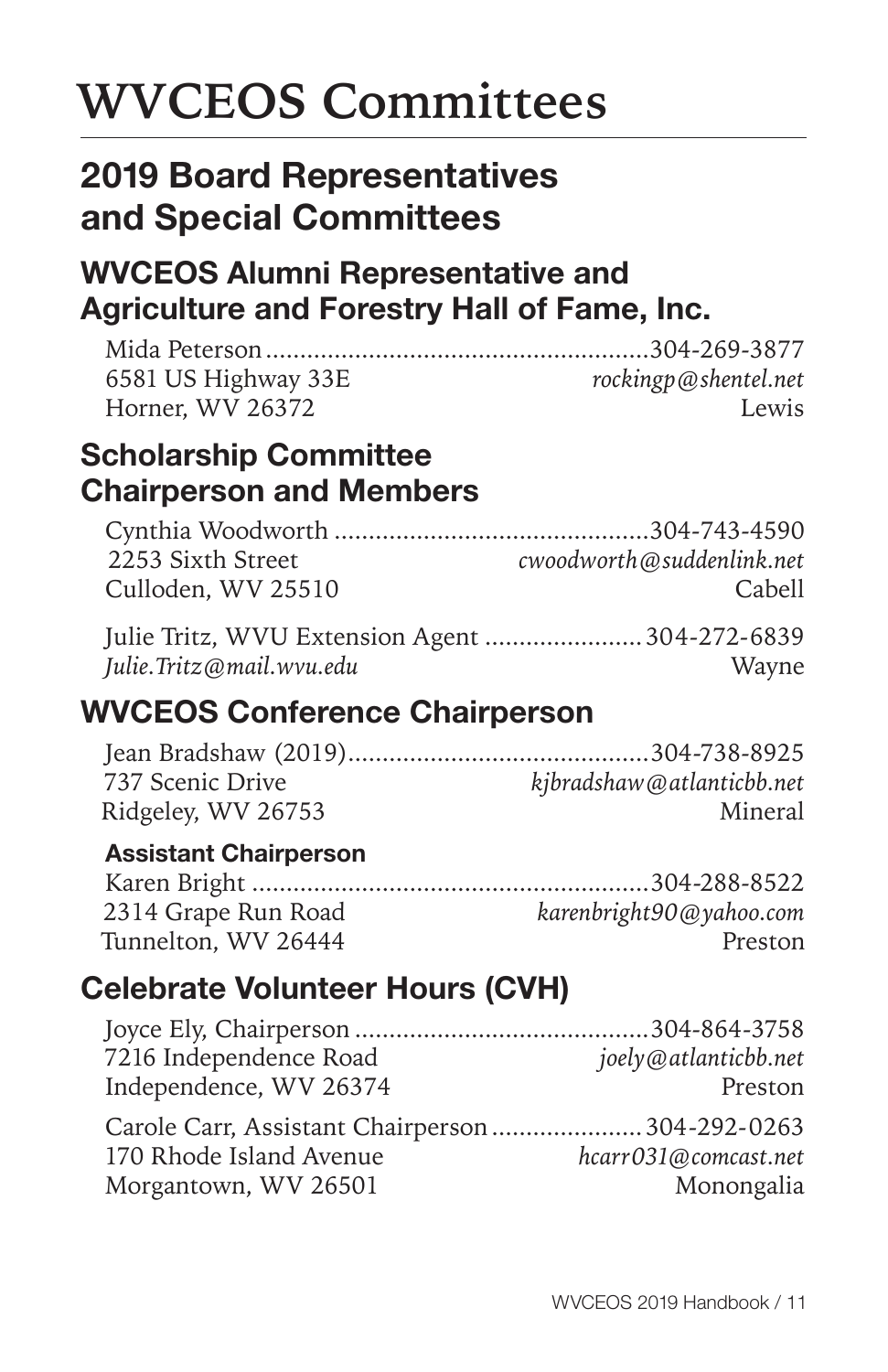## Educational Committees

Educational committees work to promote and provide continuing learning while working together to improve the quality of life for individuals and families in West Virginia and worldwide. Each of the Educational Committees established an objective and/or goal for unifying club and county committees in the plan of action. A priority goal and copies of suggested programs and activities with resources to accomplish these goals have been distributed to each county.

### Continuing Education

*Goal:* To provide educational opportunities and enrichment to the lives of WVCEOS members and their communities. *Objective:* Provide WVCEOS members and communities with an opportunity to share, learn, work and serve others.

| <b>Chairperson</b>                                                        |                                       |
|---------------------------------------------------------------------------|---------------------------------------|
| 107 Sarah Ann Lane<br>Berkeley Springs, WV 25411                          | dellinmart@frontier.com<br>Morgan     |
| <b>Assistant Chairperson</b><br>822 Vicars Ridge<br>Gandeeville, WV 25243 | Roane                                 |
| <b>Beckley Area</b><br>1090 Fort Springs Road<br>Sinks Grove, WV 24976    | daltaylor.taylor6@gmail.com<br>Monroe |
| <b>Keyser Area</b><br>121 High Knob Lane<br>Keyser, WV 26726              | kalomarsh@hotmail.com<br>Mineral      |
| PO Box 1142<br>Shepherdstown, WV 25443                                    | Hutzmo821@aol.com<br>Jefferson        |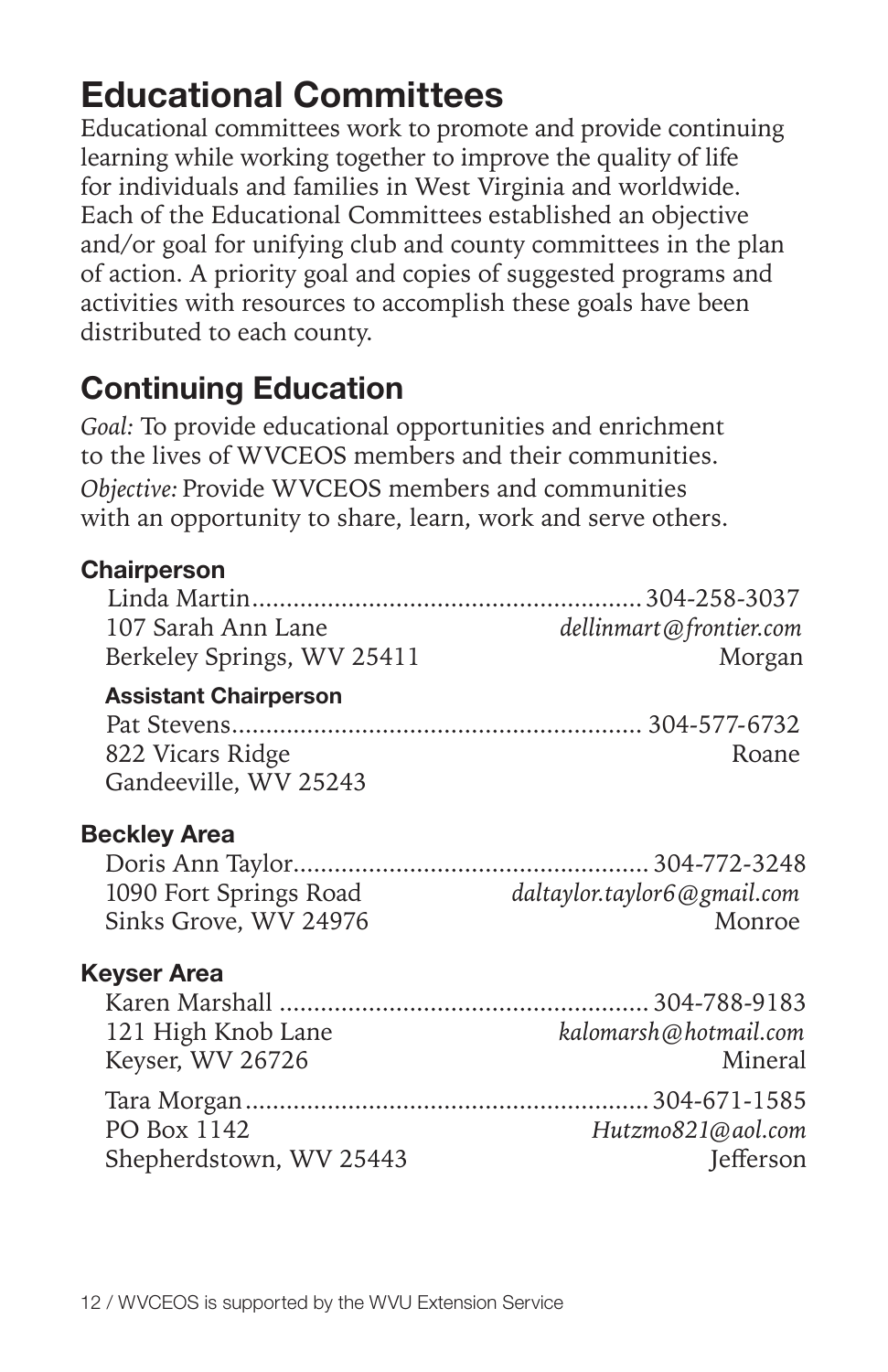#### Morgantown Area

| 7269 Mt. Clare Road  | rominecar@aol.com         |
|----------------------|---------------------------|
| Mt. Clare, WV 26408  | Harrison                  |
|                      |                           |
| 125 Cherry Hill Road | $\c{arolh} @ comcast.net$ |
| Morgantown, WV 26505 | Monongalia                |

#### Parkersburg Area

| wvmamarita@gmail.com |
|----------------------|
| Marshall             |
|                      |
| nancy976@aol.com     |
| Marshall             |
|                      |

#### Weston Area

| PO Box 338            | bmonroe07@yahoo.com      |
|-----------------------|--------------------------|
| Burnsville, WV 26335  | <b>Braxton</b>           |
|                       |                          |
| 4497 Brushy Fork Road | deborahcrislip@gmail.com |
| New Milton, WV 26411  | Doddridge                |
|                       |                          |

#### Advisers

| Zona Hutson, WVU Extension Agent 304-873-1801            |           |
|----------------------------------------------------------|-----------|
| Zona.Hutson@mail.wvu.edu                                 | Doddridge |
| Margaret Miltenberger, WVU Extension Agent  304-788-3621 |           |
| m.miltenberger@mail.wvu.edu                              | Mineral   |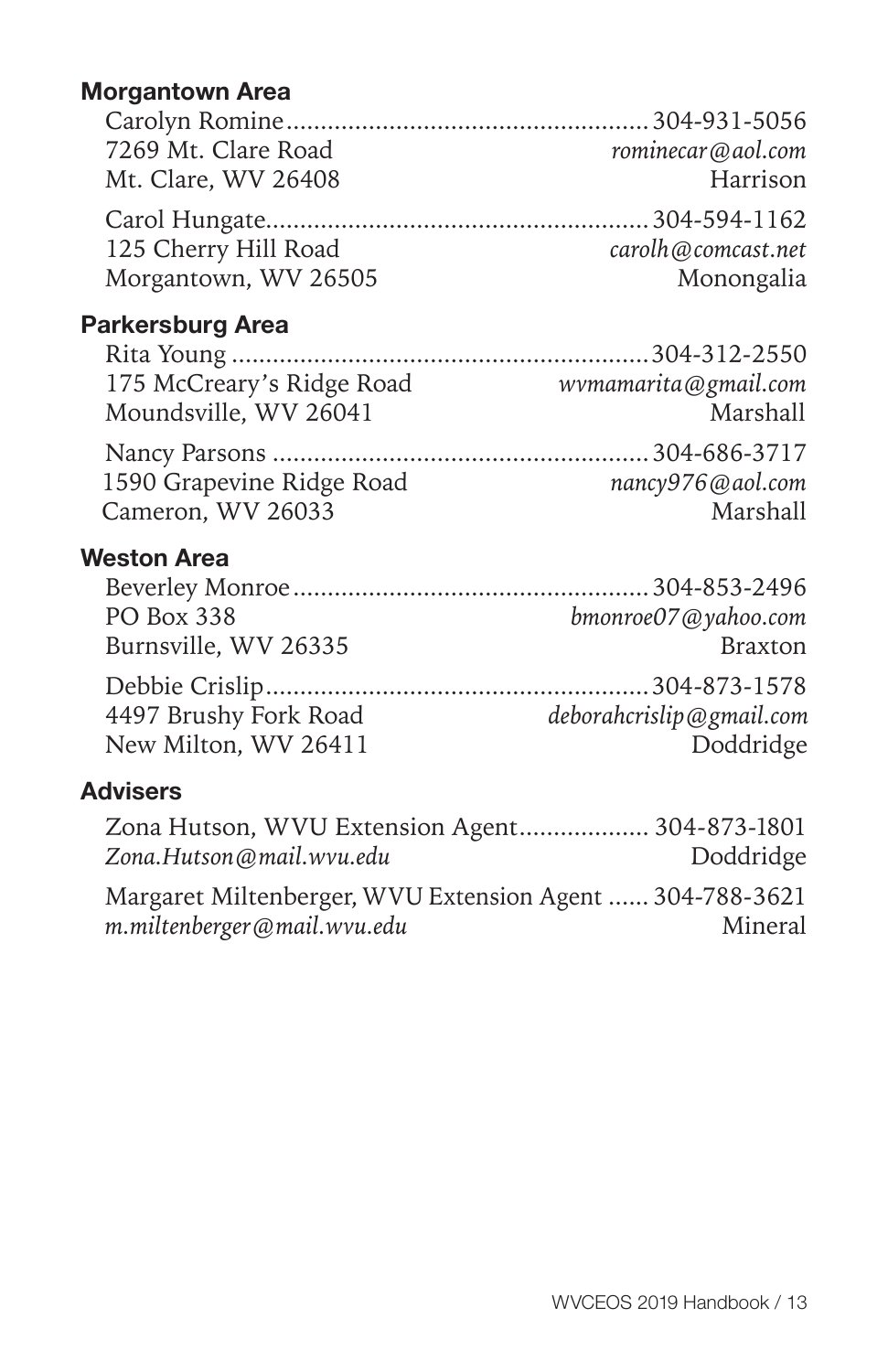### Family

*Goal:* To provide family and community-based education and promote enrichment opportunities. *Objective:* To strengthen individuals and families through education, leadership development and service.

#### **Chairperson**

Cheryl French (2018-2019)....................................304-783-5366 74 Derek Drive *davissonfrench@gmail.com* Clarksburg, WV 26301.................................................. Harrison

#### Assistant Chairperson

| 508 Burns Street | jviands@frontiernet.net |
|------------------|-------------------------|
| Ranson, WV 25438 | <b>Jefferson</b>        |

#### Beckley Area

| 822 Spruce Grove Road | rogerjoan@hotmail.com |
|-----------------------|-----------------------|
| Mount Nebo, WV 26679  | Nicholas              |

#### Charleston Area

| 74 Harriman Road     | ladonnadarby@gmail.com |
|----------------------|------------------------|
| Charleston, WV 25312 | Kanawha                |

#### Keyser Area

| 19894 N Western Pike | cbowcats@frontiernet.net |
|----------------------|--------------------------|
| Romney, WV 26757     | Hampshire                |

| 3238 Horseshoe Road | BrendaKK44@yahoo.com |
|---------------------|----------------------|
| Keyser, WV 26726    | Mineral              |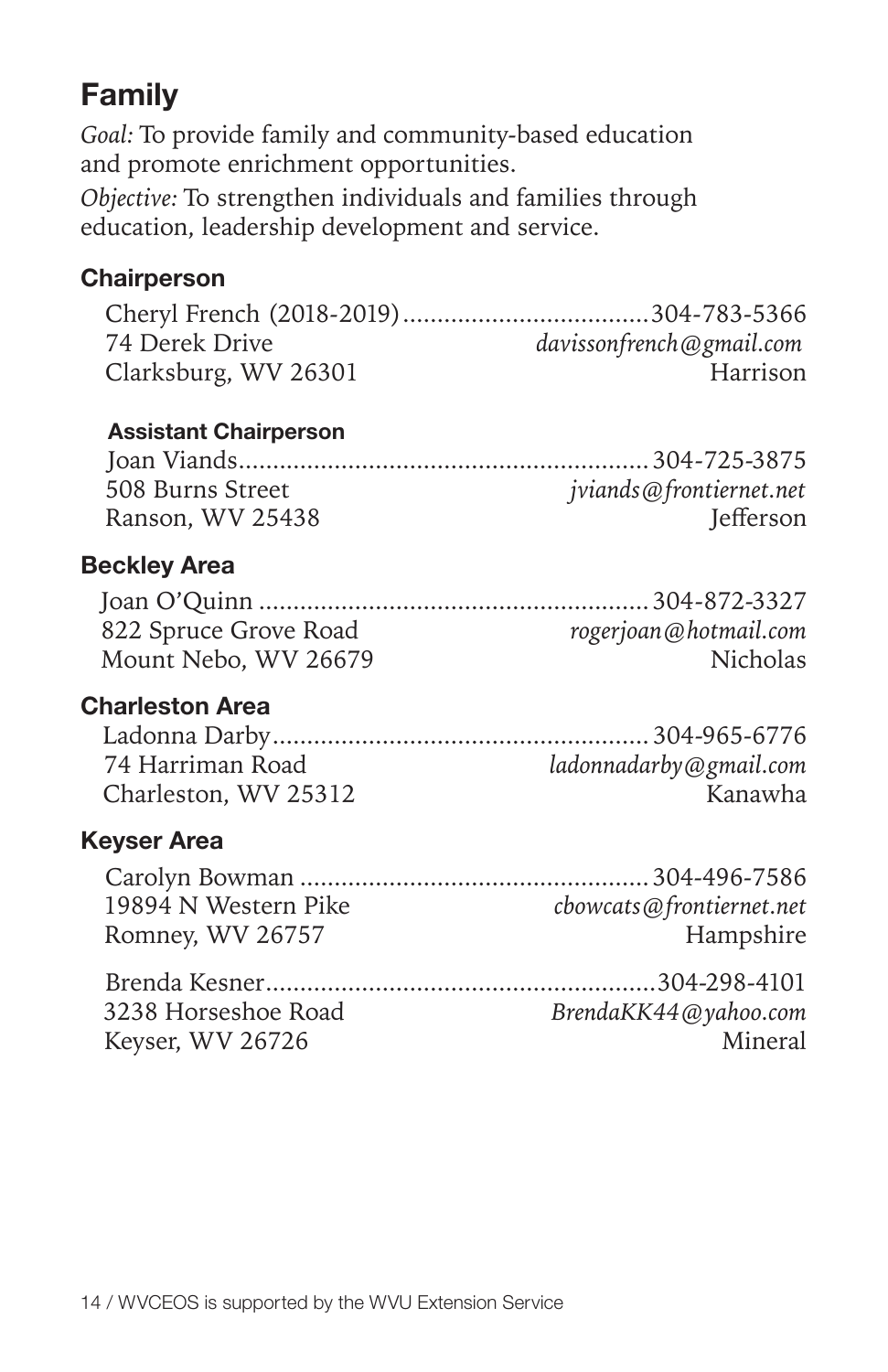#### Morgantown Area

| 74 Derek Drive       | davissonfrench@gmail.com  |
|----------------------|---------------------------|
| Clarksburg, WV 26301 | Harrison                  |
|                      |                           |
| 2574 Sardis Road     | grammie 3@frontiernet.net |
| Clarksburg, WV 26301 | Harrison                  |

#### Parkersburg Area

| 17 Hubbs Lane           | Marshall    |
|-------------------------|-------------|
| Moundsville, WV 26041   |             |
|                         |             |
| 30 Carolyn Lane         | <b>Wood</b> |
| Mineral Wells, WV 26150 |             |

#### Weston Area

| 54 McMillan Farm Road | pandsmc@yahoo.com       |
|-----------------------|-------------------------|
| West Union, WV 26456  | Doddridge               |
|                       |                         |
| PO Box 313            | rehablady1954@gmail.com |
| Frametown, WV 26623   | <b>Braxton</b>          |

#### Advisers

| David Roberts, WVU Extension Agent304-824-7911 |                  |
|------------------------------------------------|------------------|
| david.roberts@mail.wvu.edu                     | Lincoln          |
| Ami Cook, WVU Extension Agent304-765-2809      |                  |
| ami.cook@mail.wvu.edu                          | Braxton and Clay |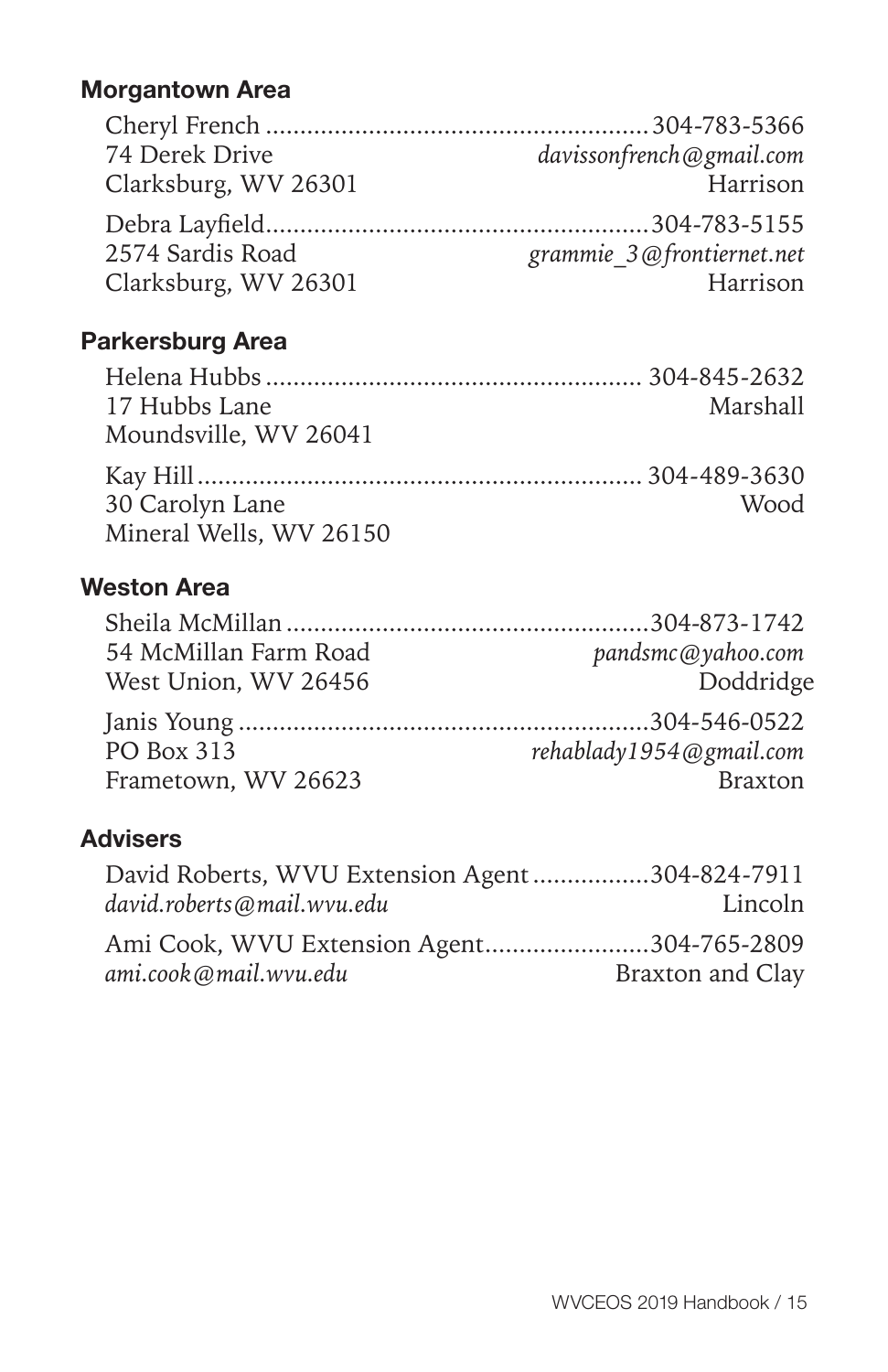### Marketing and Membership

*Goal:* To increase public awareness of our WVCEOS organization. *Objective:* To increase membership through invitation and marketing.

#### **Chairperson**

|                              | $\ldots$ 304-257-9123     |
|------------------------------|---------------------------|
| 543 Sellers Place Road       | traceymullenax6@gmail.com |
| Petersburg, WV 26847         | Grant                     |
| <b>Assistant Chairperson</b> |                           |
|                              | .304-288-8522             |
| 2314 Grape Run Road          | karenbright90@yahoo.com   |
| Tunnelton, WV 26444          | Preston                   |
| <b>Beckley Area</b>          |                           |
| Amanda Nicholas              | 304-880-3225              |
| 2068 Grassy Creek Road       | anicholas_99@yahoo.com    |
| Leivasy, WV 26676            | Nicholas                  |
| <b>Keyser Area</b>           |                           |
|                              | 304-257-9123              |
| 543 Sellers Place Road       | traceymullenax6@gmail.com |
| Petersburg, WV 26847         | Grant                     |
|                              | $\ldots$ 540-532-6130     |
| 691 Crescent Drive           | gammybear65@hotmail.com   |
| Augusta, WV 26704            | Hampshire                 |
| <b>Morgantown Area</b>       |                           |
|                              | 304-288-8522              |
| 2314 Grape Run Road          | karenbright90@yahoo.com   |
| Tunnelton, WV 26444          | Preston                   |
|                              | 304-534-3524              |
| 470 Apple Valley Road        | claudiaholbert@yahoo.com  |
| Fairmont, WV 26554           | Marion                    |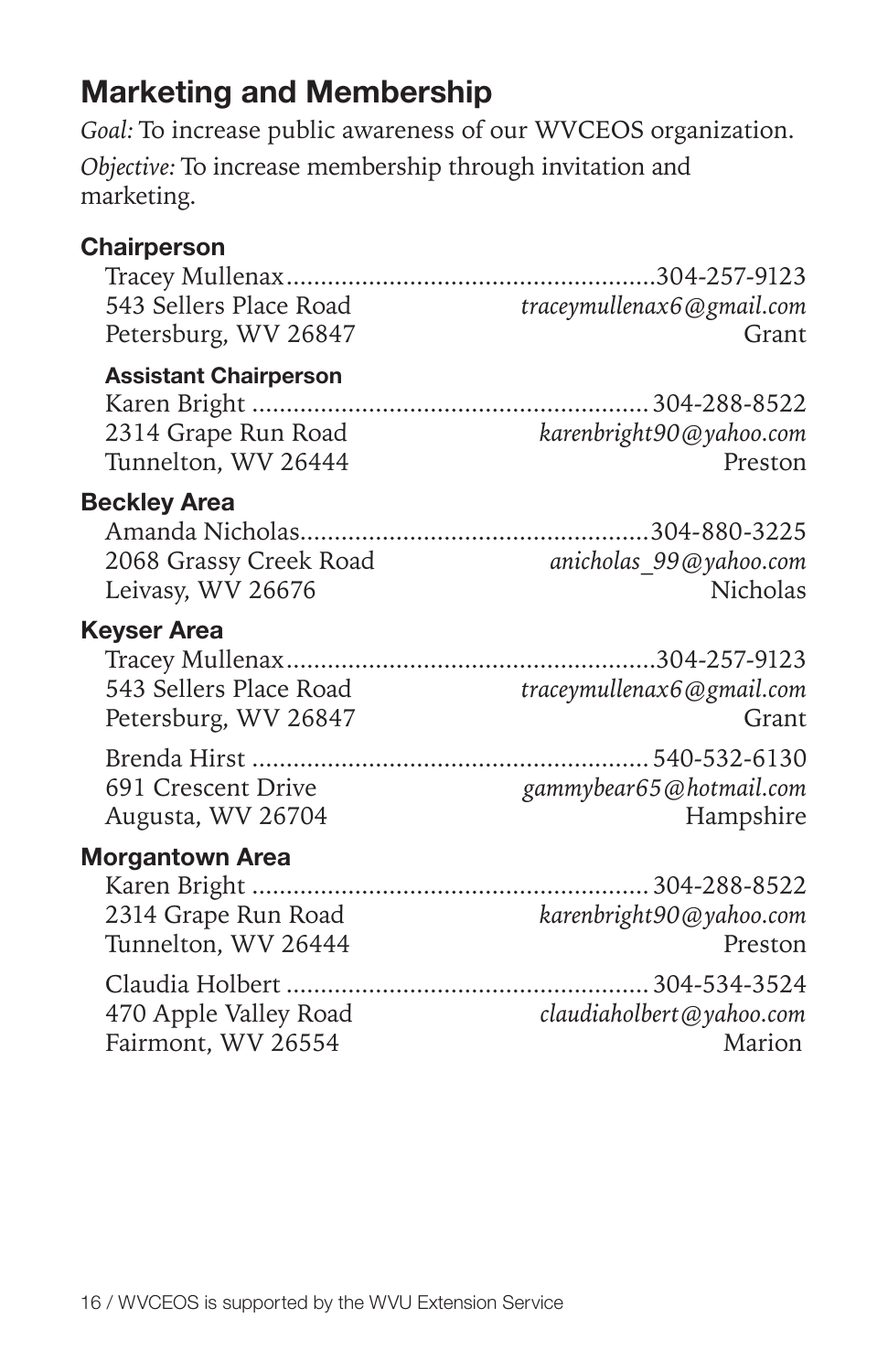#### Parkersburg Area

| 1100 Fourth Street     | trishbaskets@gmail.com |
|------------------------|------------------------|
| Moundsville, WV 26041  | Marshall               |
|                        |                        |
| 121 Click Road         | Jackson                |
| Cottageville, WV 25239 |                        |

#### Weston Area

| 5499 Hackers Creek Road | bthompson0323@gmail.com |
|-------------------------|-------------------------|
| Buckhannon, WV 26201    | Lewis                   |
|                         |                         |
| 1417 Laurel Lick Road   | Lewis                   |
| Weston, WV 26452        |                         |

#### Advisers

| Becky Smith, WVU Extension Agent304-624-8650    |          |
|-------------------------------------------------|----------|
| becky.smith@mail.wvu.edu                        | Harrison |
| Lauren Prinzo, WVU Extension Agent 304-367-2772 |          |
| Lmprinzo@mail.wvu.edu                           | Marion   |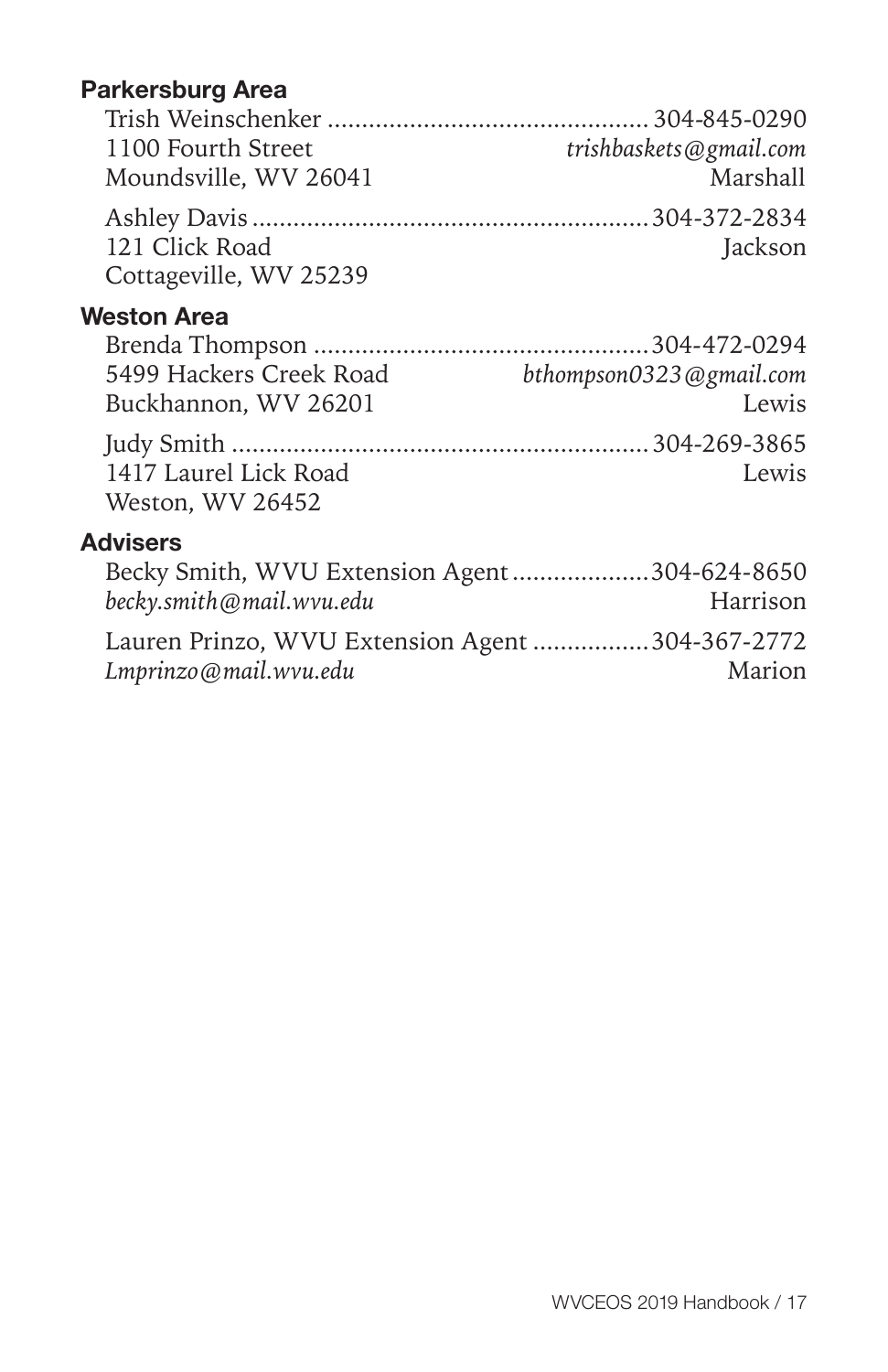### Purposeful Reading Reading with a Purpose

*Goal:* To encourage reading for new knowledge, as well as for pleasure.

*Objective:* To encourage reading of books in the categories of fiction, non-fiction, West Virginia authors and self-help. To encourage short story and poetry writing.

#### **Chairperson**

| 574 Washington Meadows Drive<br>Washington, WV 26181 | Wood                                 |
|------------------------------------------------------|--------------------------------------|
| <b>Assistant Chairperson</b>                         |                                      |
|                                                      |                                      |
| 11037 Waynesburg Pike<br>Cameron, WV 26033           | bonniewendt966@gmail.com<br>Marshall |
| <b>Beckley Area</b>                                  |                                      |
|                                                      |                                      |
| 437 Bower Ridge Road                                 | shirleyphillips@jetbroadband.com     |
| Saulsville, WV 25876                                 | Wyoming                              |
| <b>Charleston Area</b>                               |                                      |
|                                                      |                                      |
| 2647 Cooper's Creek Road                             | crates 99@yahoo.com                  |
| Charleston, WV 25312                                 | Kanawha                              |
| Keyser Area                                          |                                      |
|                                                      |                                      |
| <b>PO Box 420</b>                                    | j.bonner@frontier.com                |
| Berkeley Springs, WV 25411                           | Morgan                               |
|                                                      |                                      |
| 74 Old Country Lane                                  | carollp52@yahoo.com                  |
| Keyser, WV 26726                                     | Mineral                              |
|                                                      |                                      |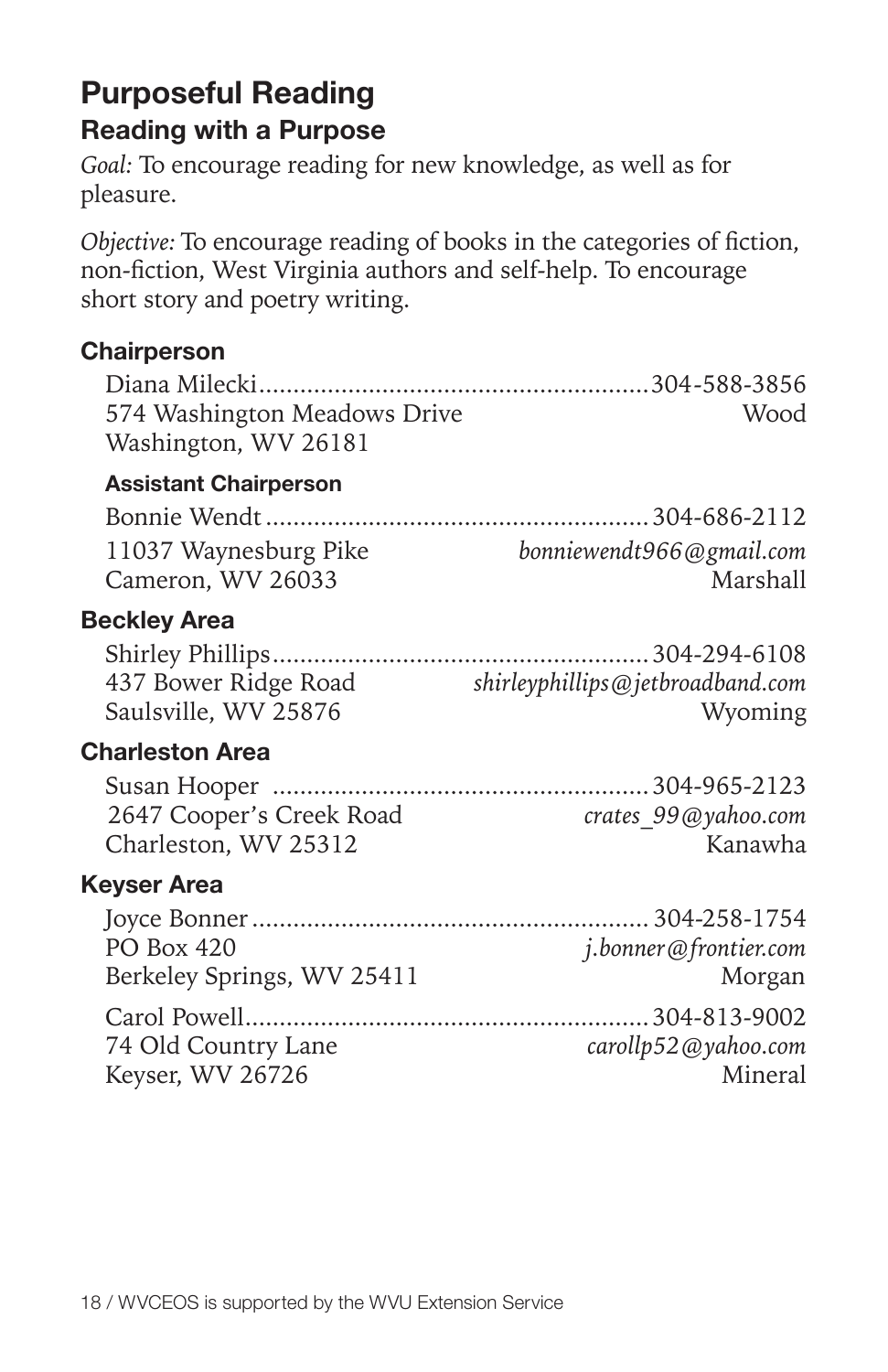#### Morgantown Area

| pef317@hotmail.com      |
|-------------------------|
| Monongalia              |
|                         |
| sslavenskey@comcast.net |
| Monongalia              |
|                         |

#### Parkersburg Area

| 11037 Waynesburg Pike | Marshall |
|-----------------------|----------|
| Cameron, WV 26033     |          |

| 190 Mason Drive         | bjbargeloh@gmail.com |
|-------------------------|----------------------|
| Mineral Wells, WV 26150 | Wood                 |

#### Weston Area

| 516 Center Avenue   | jsblewis@aol.com         |
|---------------------|--------------------------|
| Weston, WV 26452    | Lewis                    |
|                     |                          |
| 3076 Big Isaac Road | $judy$ beeceos@gmail.com |
| Salem, WV 26426     | Doddridge                |
|                     |                          |

#### Adviser

Kerri Wade, WVCEOS Adviser and WVU Extension Agent........304-720-9573<br>Kerri.Wade@mail.wvu.edu Kanawha *Kerri.Wade@mail.wvu.edu*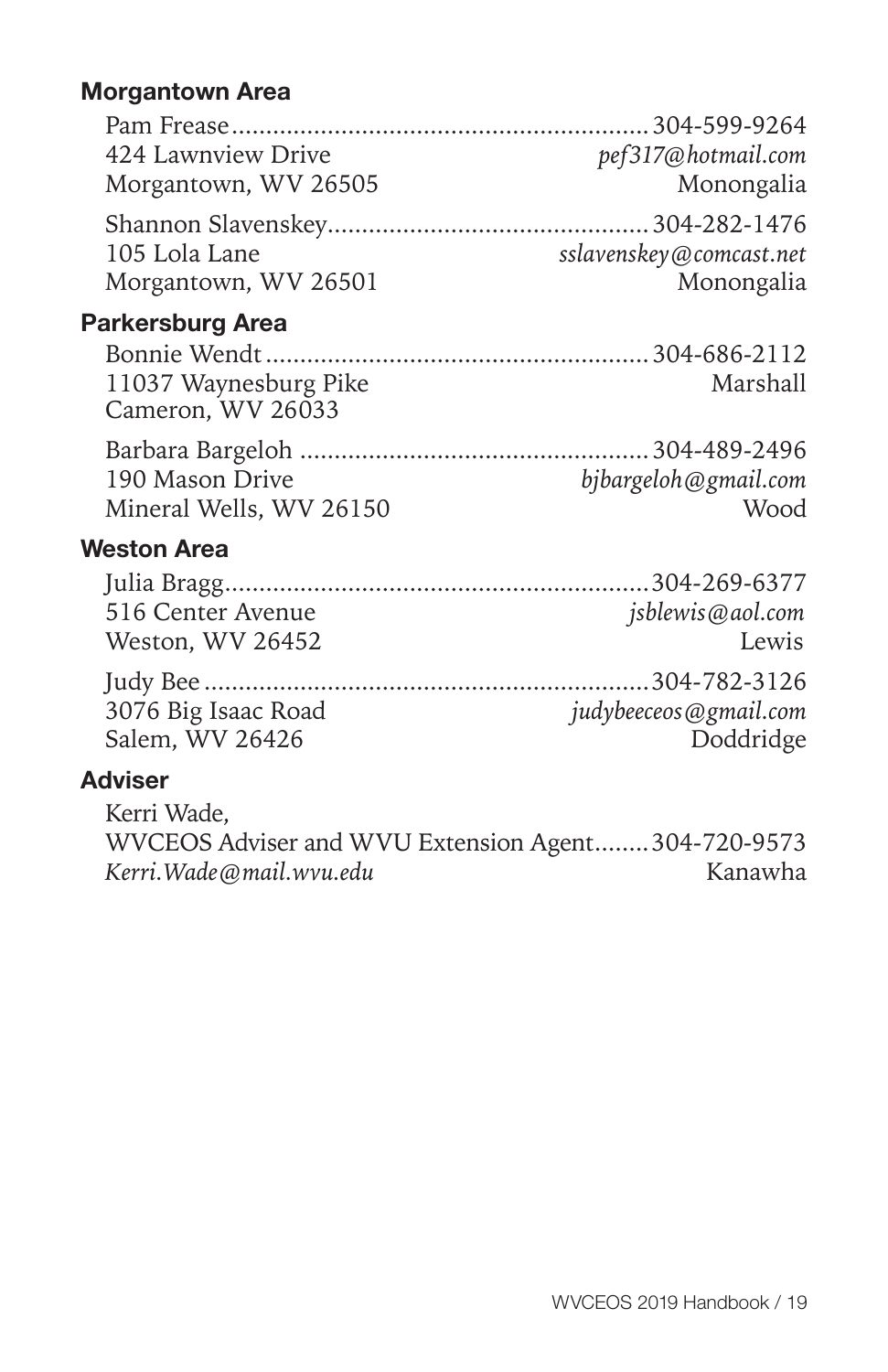# Openline Newsletter

Deadline dates for articles:

February 15.................. Beckley and Morgantown areas June 15......................... Charleston and Keyser areas October 15 ................... Parkersburg and Weston areas

*Openline* articles are not to exceed 300 words and are preferred as an MS Office Word document. Photos with captions can also be submitted by email.

WVCEOS state board members, area representatives and committee chairs are requested to provide for each issue relevant information for upcoming events and opportunities.

Counties in each area are encouraged to send county highlights for the issue listed by area. Information can be sent anytime and will be included if space is available. Emailed Word documents are preferred.

Send information to:

Email Preferred: *Carra.Higgins@mail.wvu.edu*

Mailing Address: Family and Community Development Attn: *Openline 710 Knapp Hall*  PO Box 6031 Morgantown, WV 26506-6031

### Volunteer Hours Initiative Celebrate Volunteer Hours

The Celebrate Volunteer Hours program recognizes individual volunteer efforts or a club or county that combines members' hours of volunteer service.

A volunteer is an individual who performs a service for anyone who is **not** a family member. Volunteer time counts for teaching, training, community service, public relations, administration, management, organization activity and travel time to perform jobs. A CVH seal is equal to 500 hours of volunteer time. Preparation for the activity and hours spent directly in the work are permissible. Hours above 500 may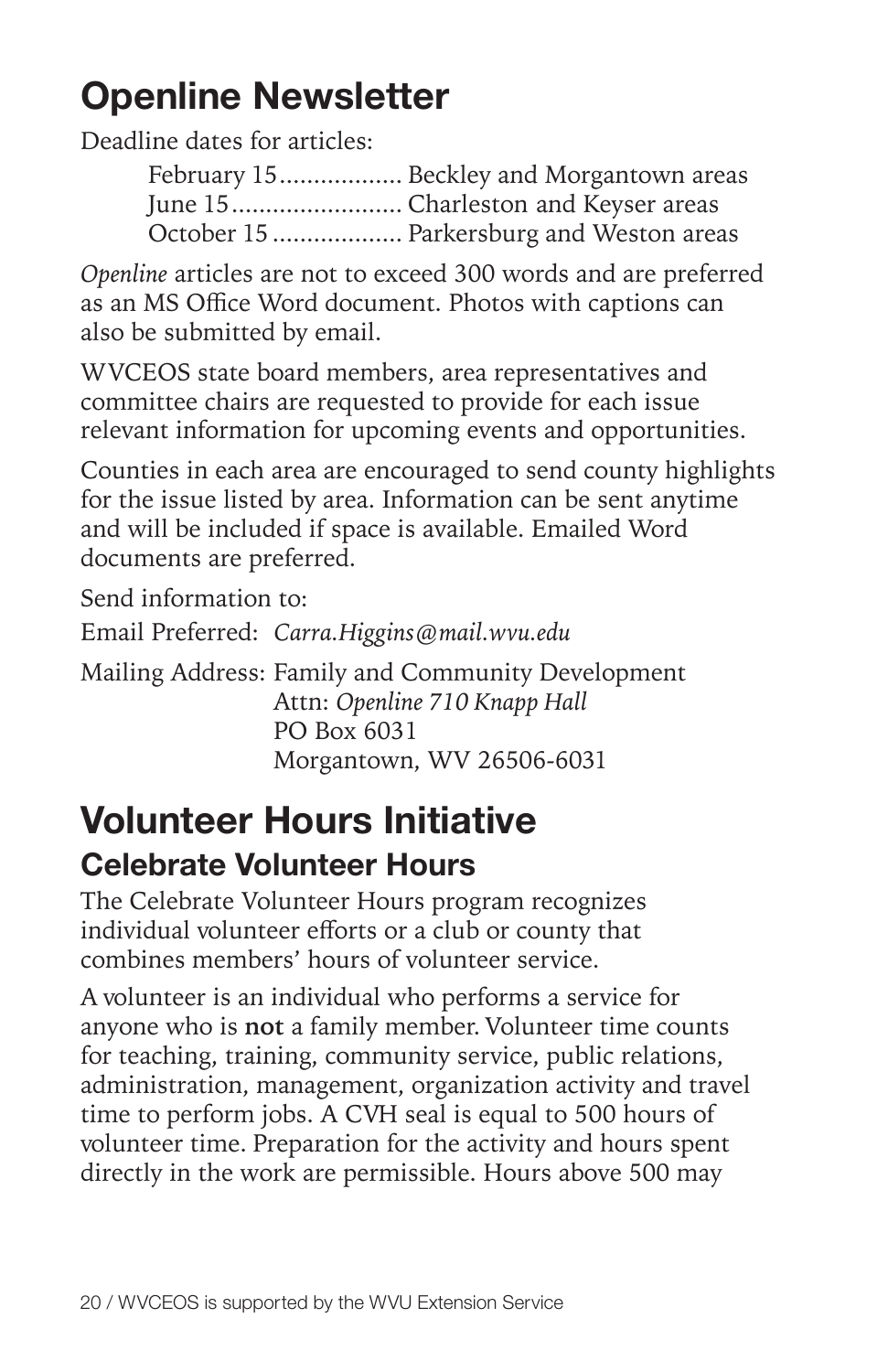be carried over to the next year, but no longer than one year. Individual, club or county certificates will be issued. Individual leftover hours may be given toward a club or county.

### Volunteer Hours Record Keeping

Log hours on a separate sheet or in a calendar showing club, county, state or national activities for volunteer service. Enter the date, job done and hours spent.

Clubs and counties need to designate a CVH chairperson to verify the records. The county CVH chairperson then submits only names, clubs or counties with hours (units of 500) to the state CVH chairperson by September 1. Certificates will be awarded by county at Annual Conference.

> Joyce Ely, *State CVH Chairperson* 7216 Independence Road, Independence, WV 26374 Phone: 304-864-3758, Email: *joely@atlanticbb.net*

> Carole Carr, *State CVH Assistant Chairperson* 170 Rhode Island Avenue, Morgantown, WV 26501 Phone: 304-292-0263, Email: *hcarr031@comcast.net*

Use this format when requesting state certificates and seals.

| County CVH                |                            |     |
|---------------------------|----------------------------|-----|
| Chairperson's Name        |                            |     |
| Address                   |                            |     |
| City                      | State                      | Zip |
| County Name               | Phone                      |     |
| Name for Each Certificate |                            |     |
|                           | (printed clearly or typed) |     |

Hours \_\_\_\_\_\_\_\_\_\_\_\_\_\_\_

*(in increments of 500)*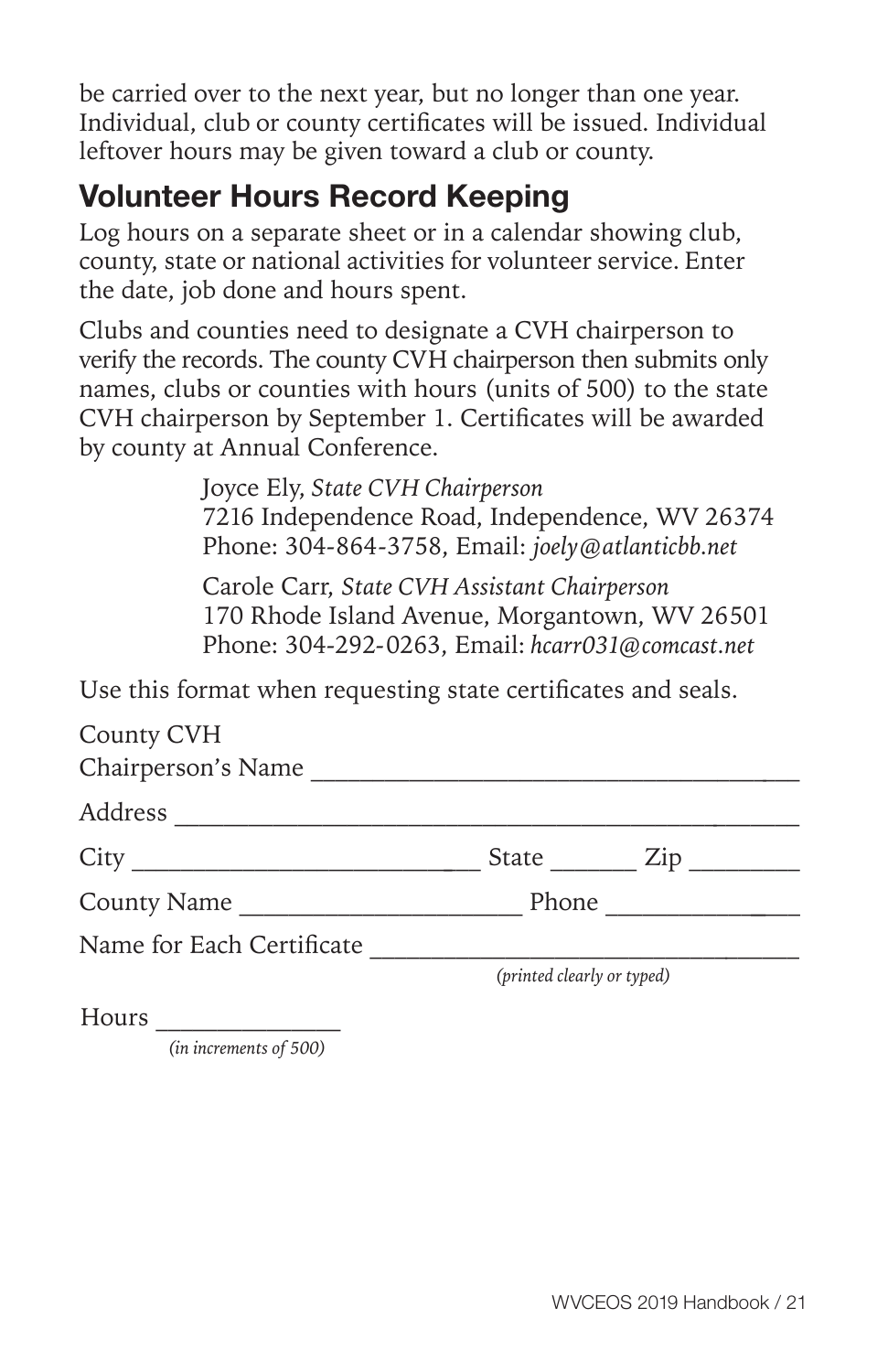# **Contests**

## WVCEOS Creative Writing Contest Guidelines

- The Creative Writing Contest is a short story contest for storytellers, not for news or news feature reporters. Each county may send one short story to the West Virginia CEOS contest. **It must have been written within the last year.** Due date: September 1.
- CEOS members should submit their short stories to their county purposeful reading chairperson, who will arrange local judging.
- The short story should have no more than 1,000 words.
- A CEOS member who is not a professional writer must write the short story. (That means she or he receives no compensation for the story.)
- The short story can be about any subject. Creative writing pieces do not have to be about CEOS members. The story need not be about real events or places.
- A short story does not have to be published to be eligible.
- The short story should be typed and stored securely inside a folder or notebook.
- The folder's identification should include the writer's name, address, telephone number, CEOS club and county.
- By September 1, send your county's best short story to Diana Milecki, Purposeful Reading Committee Chairperson, 574 Washington Meadows Drive, Washington, WV 26181*.*

## WVCEOS Poetry Writing Contest Guidelines

• For the Poetry Contest, each county may send one poem to the West Virginia CEOS contest. It must have been written within the last year.

**Due date: September 1**.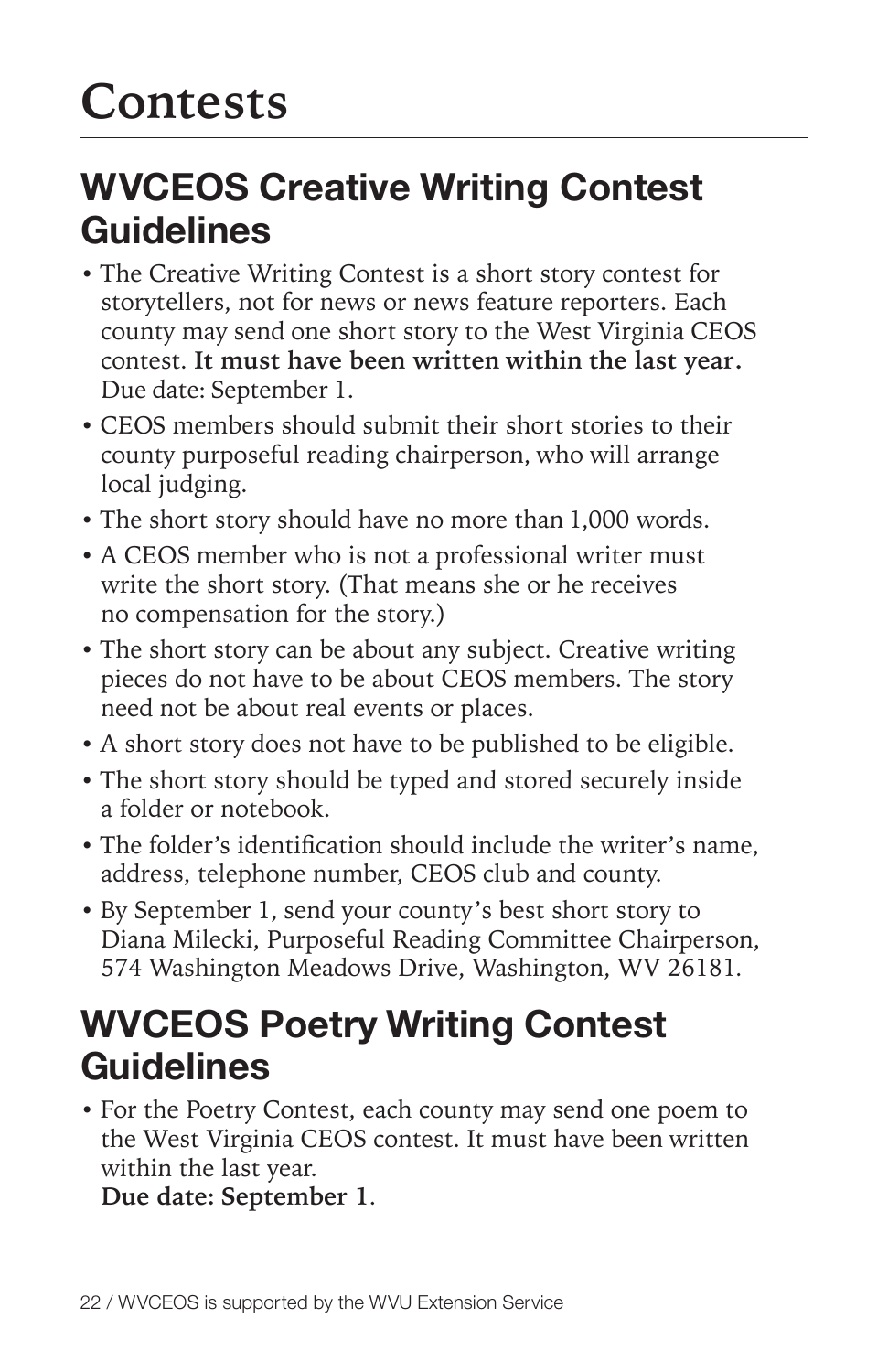- CEOS should submit their poem to their county purposeful reading chairperson, who will arrange local judging.
- The poem should have no more than 250 words.
- A CEOS member who is not a professional poet must write the poem. (That means she or he receives no compensation for the poem.)
- The poem can be about any subject.
- The poem does not have to be published to be eligible.
- The poem must be typed and stored securely inside a folder or notebook.
- The folder's identification should include the poet's name, address, telephone number, CEOS club and county.
- By September 1, send your county's best poem to Diana Milecki, Purposeful Reading Committee Chairperson, 574 Washington Meadows Drive, Washington, WV 26181*.*

## WVCEOS History Book Guidelines **Content**

- The County History Book includes all media coverage by the press, public service announcements on radio and television, fliers, programs, posters, exhibits and newsletters.
- May include photos of CEOS activities and events.

### **Instructions**

- Organize materials in a logical sequence, number the pages and include an index.
- Identify each item.
- Make layout viewer-friendly and neat.
- Place in a sturdy book with county name and year on cover.
- Cover a one-year period.
- Bring History Book to Assembly Hall upon arrival at the WVCEOS Conference at WVU Jackson's Mill.

### **Other**

• History Book will not be judged.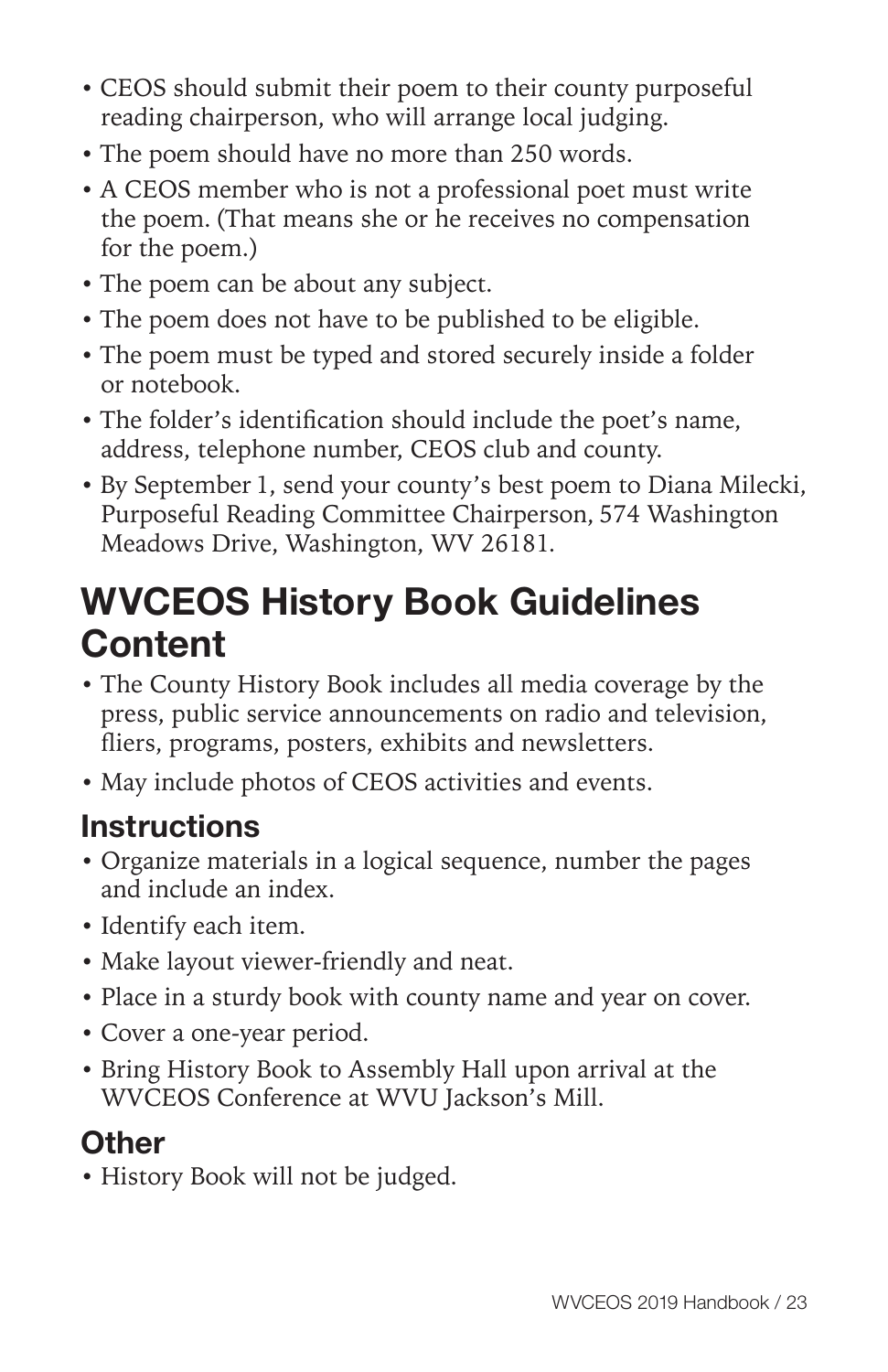# **Dues**

- State membership dues (\$5 per person) should be sent to WVCEOS Treasurer, Judy Bee, 3076 Big Isaac Road, Salem, WV 26426.
- The county treasurer collects all county members' dues and sends one check made payable to WVCEOS, Inc.
- Dues should be sent to State Treasurer on or before January 1. Counties will lose voting rights if dues are not received by February 1.
- Fifty-year members become honorary members and do not pay state dues; however, counties should report the number of members with 50 or more years of membership.

# **50-Year and Deceased Member Recognition**

- Submit all 50-year member information to WVCEOS Immediate Past President Helen McClain, 7455 Georgetown Road, Roanoke, WV 26447 by September 1.
- Each county is to send a completed "Application for 50-year Member Certificate" form (find in "Guidelines Book" under the forms section) for each member who has reached 50 years of WVCEOS membership or beyond in five-year increments (55, 60, 65, 70, 75) during the current year.
- A special pin and certificate will be given to those who reach 50 years of membership. A certificate will be given to those whose years of membership have gone beyond 50 years in five-year increments (55, 60, 65, 70, 75).
- If you miss the September 1 deadline, the member(s) will be honored the following year at WVCEOS Annual Conference.
- Each county is to send a list of all WVCEOS members who have passed away since September 1, 2018, to WVCEOS Vice President Clinedda Austin, 514 Westerry Court, Gallipolis Ferry, WV 25515. In addition to the names, please send the members' obituaries and, if possible, a photo. These members will be recognized at the WVCEOS Annual Conference. The list of deceased members is due September 1.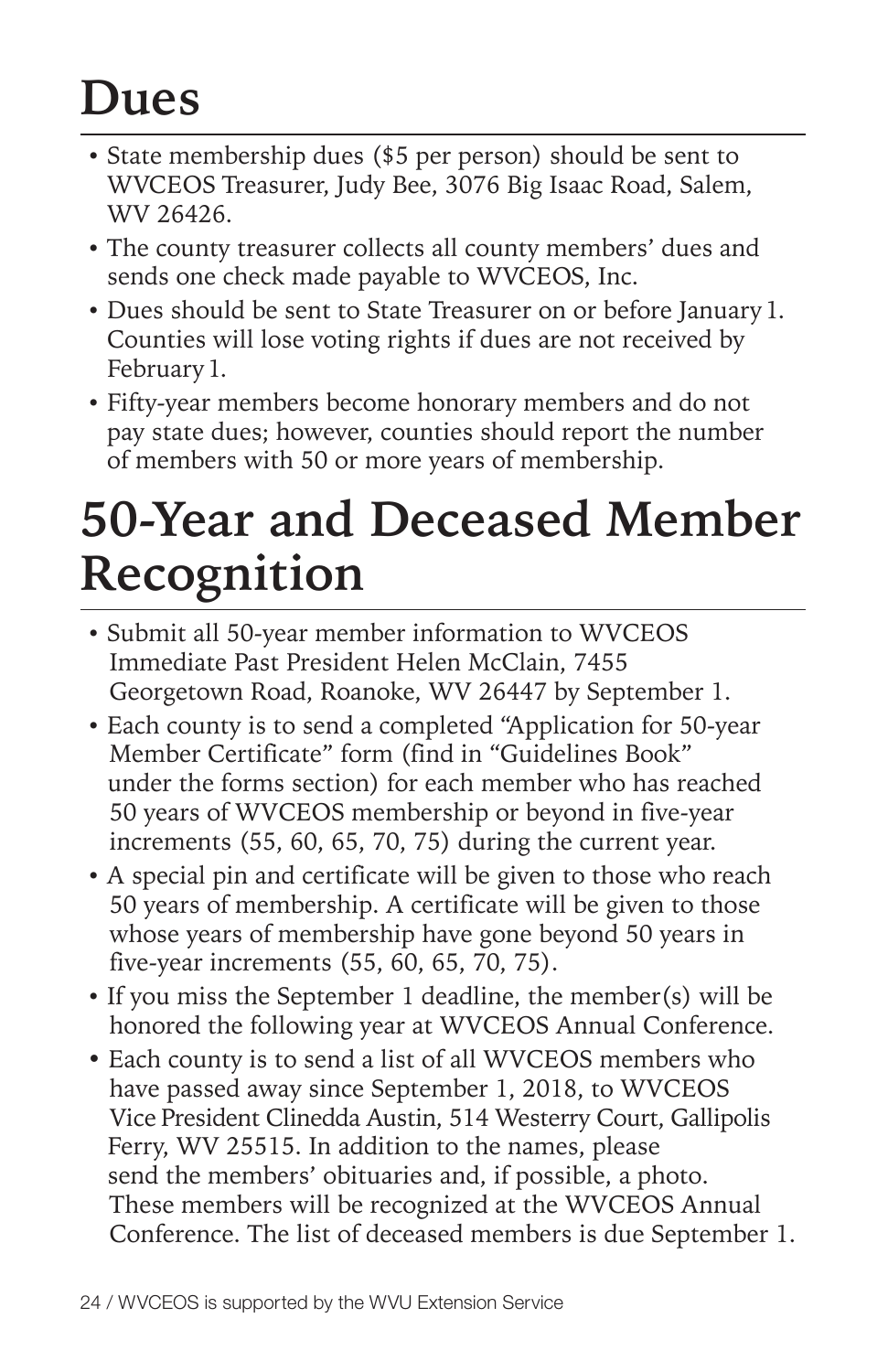# **Affiliated Groups**

## National Volunteer Outreach Network, Inc.

The purpose of NVON is to bring together state service organizations to share information exclusively for charity and education in cooperation with ACWW and CWC-USA. For more information, visit *www.nvon.org.*



**President Jan. 1, 2017 - Dec. 31, 2019**  Linda Kaletch 9512 Wickliffe Road Wickliffe, KY 42087 270-876-7509 *Lkaletch@brtc.net* 

**Secretary Jan. 1, 2017 - Dec. 31, 2019**  Rita Bloom 549 E Walnut Street Danville, KY 40422 859-209-4089 *rrbloom@roadrunner.com*

#### **Editor**

Sharon Middleton 1190 Chelsea Way Decatur, IL 62526 217-877-7229 *tolepainter2@gmail.com*

**Vice President Jan. 1, 2018 - Dec. 31, 2020** Joyce Kluttz 3201 Old Salisbury/Concord Road Concord, NC 28025 704-786-5324 *jwkluttz@gmail.com*

**Treasurer July 21, 2018 - Dec. 31, 2020** Nancy Jo Prue 4604 W. 1200 S. Kentland, IN 47951 219-474-5378 *nancyjo59@hughes.net*

**NVON Project in Common 2019–2021** *Double Your Influence . . . Add To/2*

> **21st Annual NVON Conference**

July 23-25, 2019 Springdale Holiday Inn Springdale, Arkansas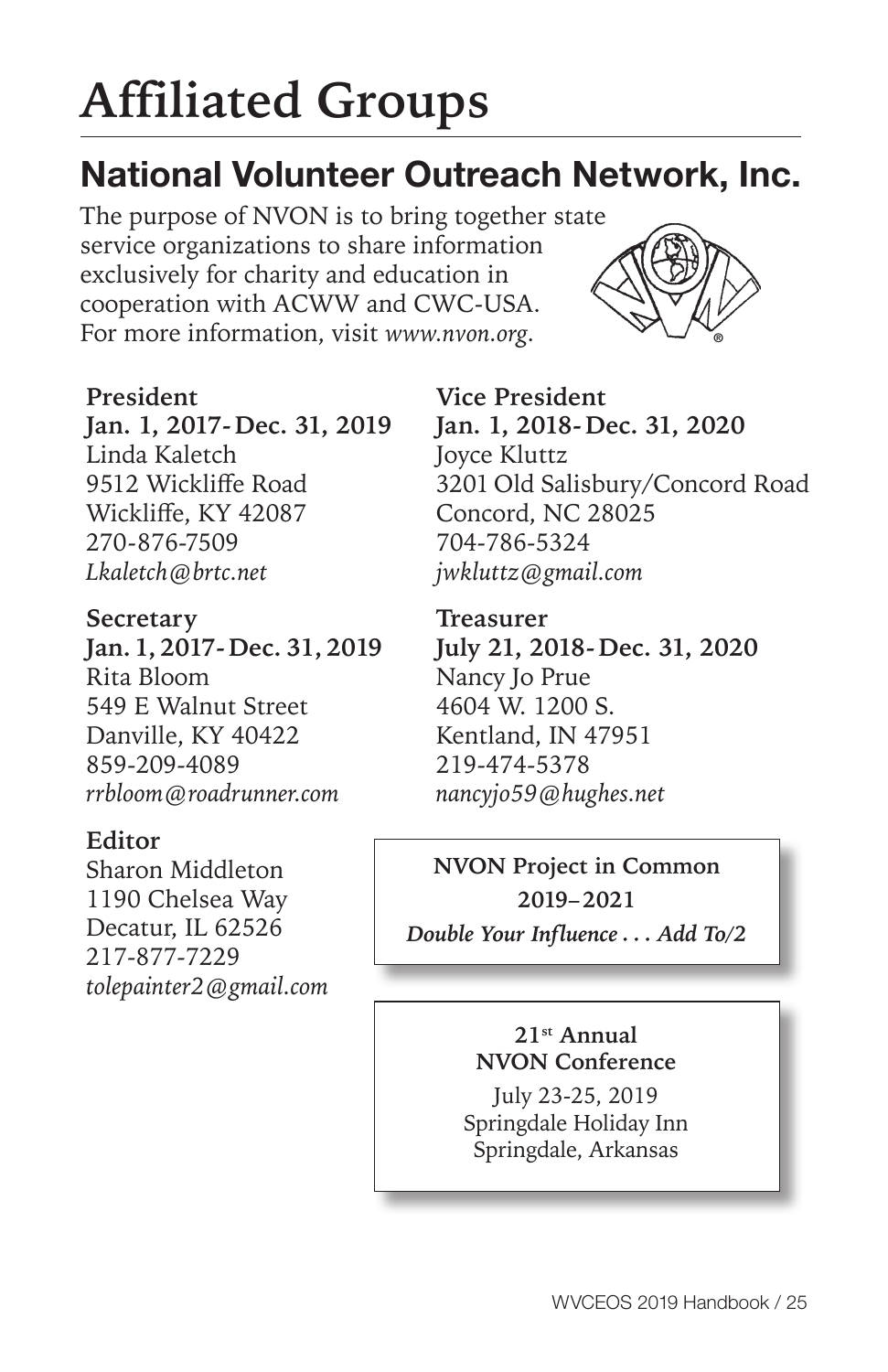## Country Women's Council – USA

The Country Women's Council exists for the purpose of keeping the affiliated groups in the United States informed on the policies and projects of the Associated Country Women of the World and to encourage participation in the projects of ACWW. For more information, visit *www.cwcusa.org*.

## Associated Country Women of the World

ACWW is the largest international organization for rural women. It has a uniquely down-to-earth approach, offering mutual support, friendship and practical help to its members. The organization has 9 million members through its 450 Member Societies in more than 70 countries.

For income, ACWW depends entirely on annual dues paid by Member Societies and donations by Individual Members. It receives no government funding. The main source of ACWW's income is **Pennies for Friendship**, donated voluntarily by members and Member Societies.

**Membership:** All members receive *The Countrywoman* magazine each quarter and the CWC-USA news sheet. Dues for ACWW individual members are \$105 for three years.

For more information, visit *www.acww.org.uk*.

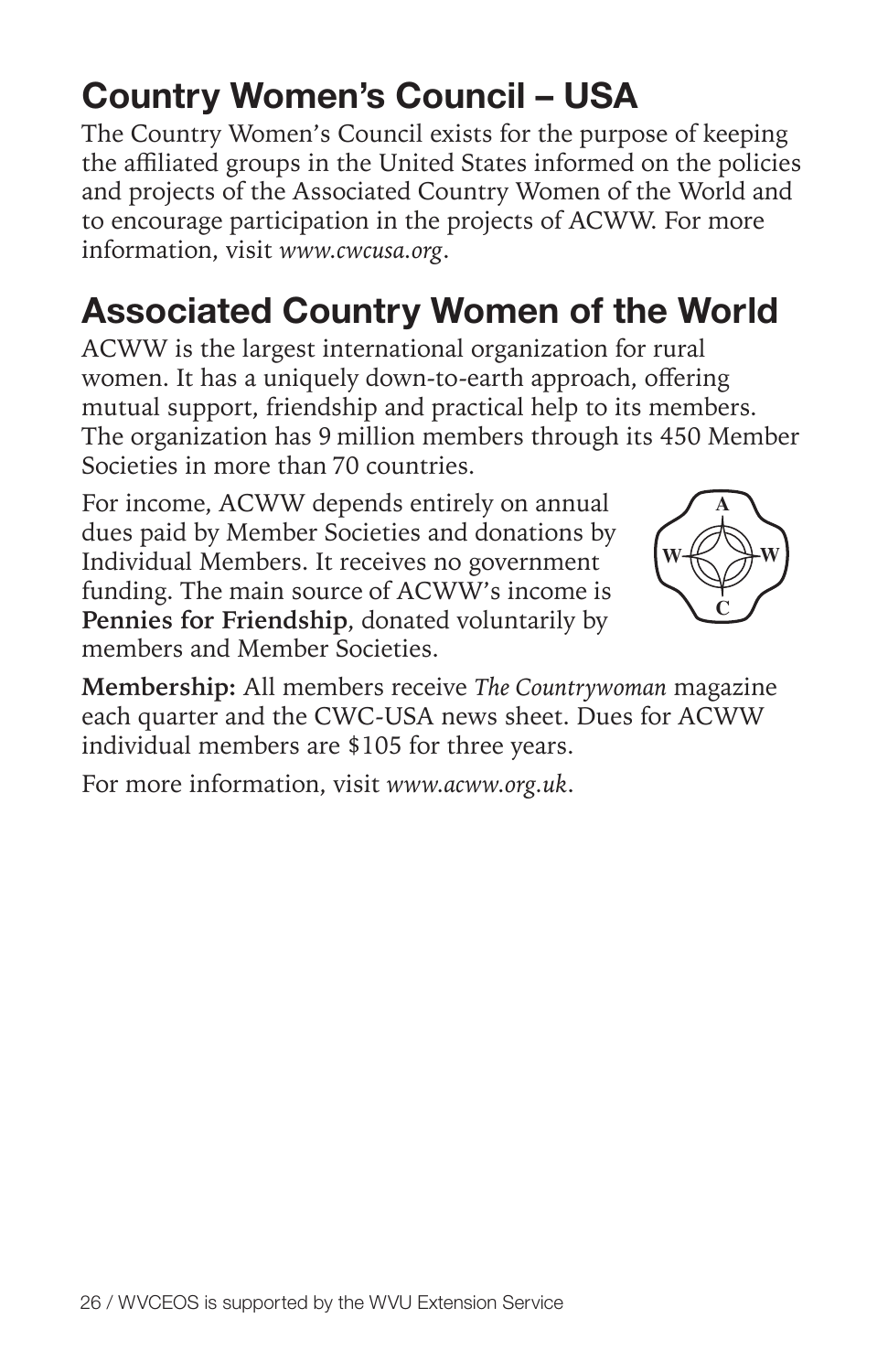# WVU Extension Service State Administrators

#### **Steven C. Bonanno**

*Dean and Director*  WVU Extension Service 817 Knapp Hall, PO Box 6031 Morgantown, WV 26506-6031 Phone: 304-293-5691 *SCBonanno@mail.wvu.edu*

#### **Tony Michael**

*Family and Community Development Program Director* 707 Knapp Hall, PO Box 6031 Morgantown, WV 26506-6031 Phone: 304-293-6967 *Tony.Michael@mail.wvu.edu*

## WVU Extension Family and Community Development Specialists and Staff

#### **Paul Crumrine**

Program Coordinator 705 Knapp Hall, PO Box 6031 Morgantown, WV 26506-6031 304-293-2796 *Paul.Crumrine@mail.wvu.edu*

#### **Carra Higgins**

Administrative Associate 710 Knapp Hall, PO Box 6031 Morgantown, WV 26506-6031 304-293-2796 *Carra.Higgins@mail.wvu.edu*

#### **Emily Murphy**

Obesity Prevention 605 Knapp Hall, PO Box 6031 Morgantown, WV 26506-6031 Phone: 304-293-8589 *Emily.Murphy@mail.wvu.edu* 

#### **Litha Sivanandan**

Food Safety and Training 602 Knapp Hall, PO Box 6031 Morgantown, WV 26506-6031 Phone: 304-293-7684 *Litha.Sivanandan@mail.wvu.edu*

#### **Patricia Smyth**

Office Administrator 709 Knapp Hall, PO Box 6031 Morgantown, WV 26506-6031 304-293-6967 *Patricia.Smyth@mail.wvu.edu*

#### **Gina Taylor**

Family and Community Development Assistant Director 157 County Farm Road Cottageville, WV 25239-7031 304-624-8650 *Gina.Taylor@mail.wvu.edu* 

#### **Kerri Wade**

Family and Community Development Assistant Director 4700 MacCorkle Ave SE Suite 101 Charleston, WV 25304 304-720-9573 *Kerri.Wade@mail.wvu.edu*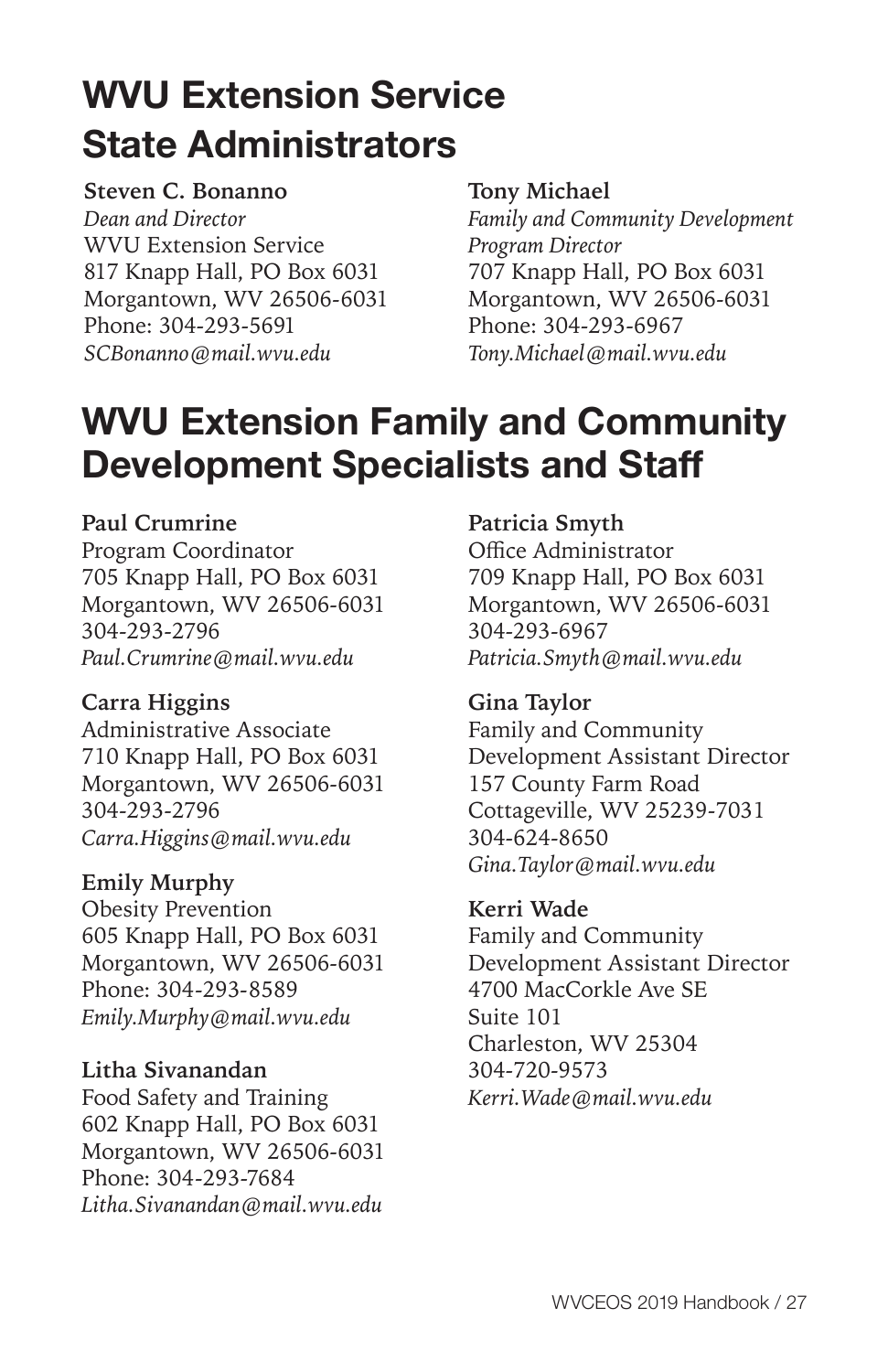# **History** Development

The Extension Service in West Virginia came into being with the Morrill Act signed on July 2, 1862, by President Lincoln. This established a land-grant college in each state. West Virginia University was founded in 1867 as the land-grant college.

- 1914 **Farm Women's Club** established in Ohio and Upshur counties
- 1919 Farm Women's First State President, Mrs. Rhodes of Harrison County
- 1921 Jackson's Mill established
- 1930 First Statewide Conference Jackson's Mill
- 1949 First International Student Germany
- 1954 1968 **Home Demonstration Clubs** (name change)
- 1968-1998 Extension Homemakers Clubs (name change)
- October 7, 1998 **Community Educational Outreach Service (CEOS Clubs)** (name change)

## Past State Presidents

West Virginia Community Educational Outreach Service

- 1919 Mrs. A.W. Rhodes\*
- 1920-21 Mrs. L.E. McClung\*
- 1922-23 Mrs. Iva C. Gould\*
- 1925-26 Mrs. Gilbert Scott\*
- 1927-28 Mrs. E.B. Robinson\*
- 1930-32 Mrs. Otis Shriver\*
- 1933-35 Mrs. John G. Lang\*
- 1936-38 Mrs. E.F. Bratton\*
- 1939-40 Mrs. J.B. Porter\*
- 1940-43 Mrs. J. Wayne (Hattie) Reiner\*
- 1944-45 Mrs. Minnie Thatcher\*
- 1946-48 Mrs. R.W. (Pearl) Fulkner\*
- 1949-51 Mrs. G.W. Myers, Jr.\*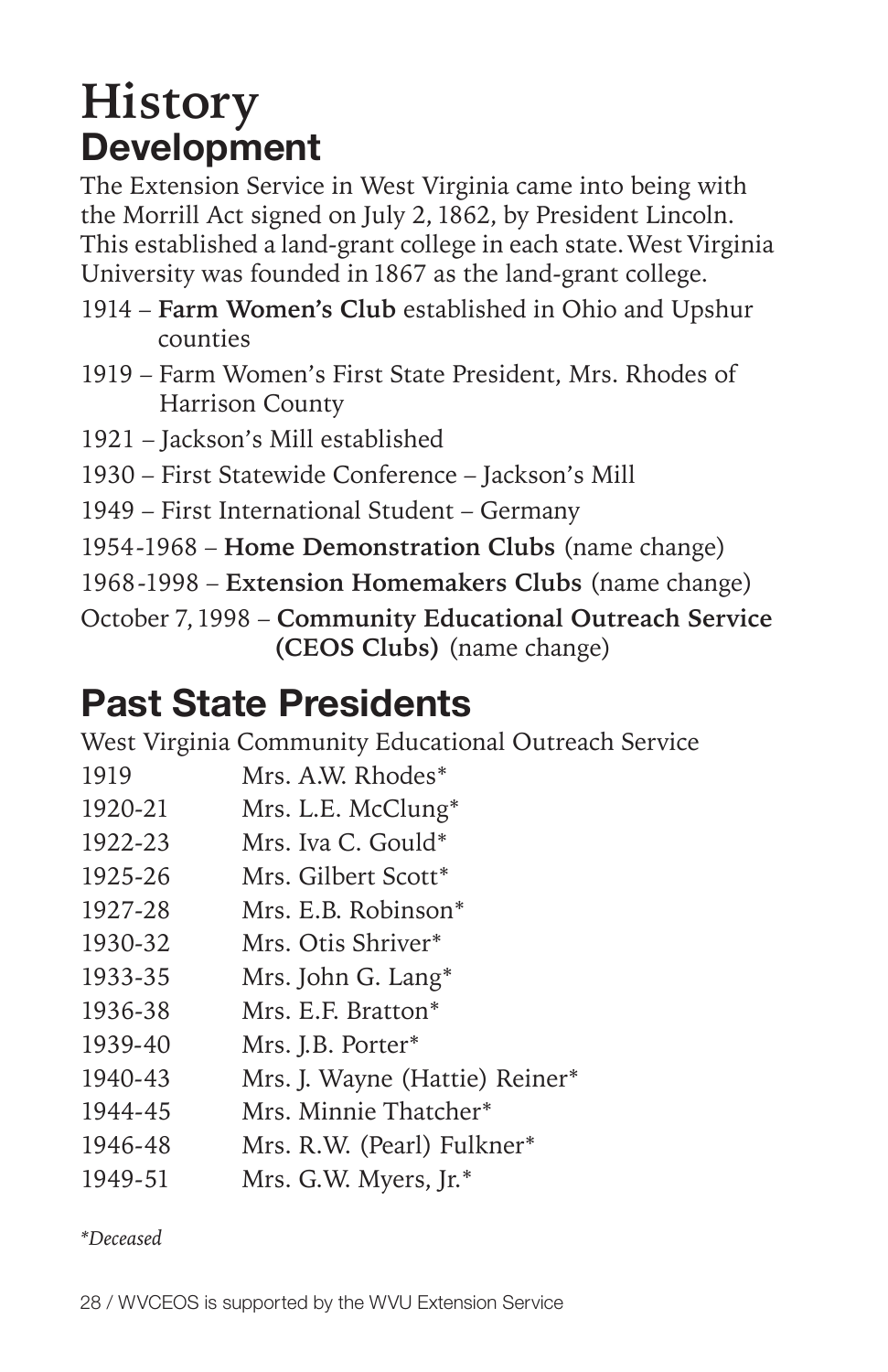| 1952-53 | Mrs. G.H. (Lucy) Ebert*                   |
|---------|-------------------------------------------|
| 1954-56 | Mrs. Dean (Anna) Johnson*                 |
| 1957-58 | Mrs. Marie McDougal*                      |
| 1959-60 | Mrs. Earl (Gladys) Hays*                  |
| 1961-63 | Mrs. E.C. (Ella) Ferrell, Jr.*            |
| 1964-65 | Mrs. E.D. (Saralou) Curry*                |
| 1966-67 | Mrs. J.B. McCue*                          |
| 1968-70 | Mrs. Ancil Peterson*                      |
| 1971-72 | Mrs. George D. (Virginia) Walker*         |
| 1973-74 | Mrs. Wade (Mildred) Zinn*                 |
| 1975-76 | Mrs. Fred (Mary Jane) Bailey              |
|         | 202 McCanns Run                           |
|         | Jane Lew, WV 26378                        |
|         | Phone: 304-884-7726                       |
| 1976-78 | Mrs. Don (Sue) Bryant                     |
|         | 266 Sand Hill Road                        |
|         | Dallas, WV 26036<br>Phone: 304-547-5304   |
| 1978-80 | Mrs. Hartzel (Mary Frances) Marple        |
|         | 5476 Hackers Creek Road                   |
|         | Buckhannon, WV 26201                      |
|         | Phone: 304-269-2918                       |
|         | Tripmaker26201@yahoo.com                  |
| 1980-82 | Mrs. Robert (Sheila) Williamson*          |
| 1982-84 | Mrs. Darrel (Dolores) Westbrook*          |
| 1984-86 | Mrs. Margaret McKenzie*                   |
| 1986-88 | Mrs. Ben (Opal) Myers                     |
|         | 42 Carmel Drive                           |
|         | Aurora, WV 26705                          |
|         | Phone: 304-735-3881                       |
| 1988-90 | Mrs. James (Carolyn) Huffman              |
|         | 209 Mount Harmony Road                    |
|         | Fairmont, WV 26554<br>Phone: 304-363-6953 |
|         | Carolyn huffman@hotmail.com               |
|         |                                           |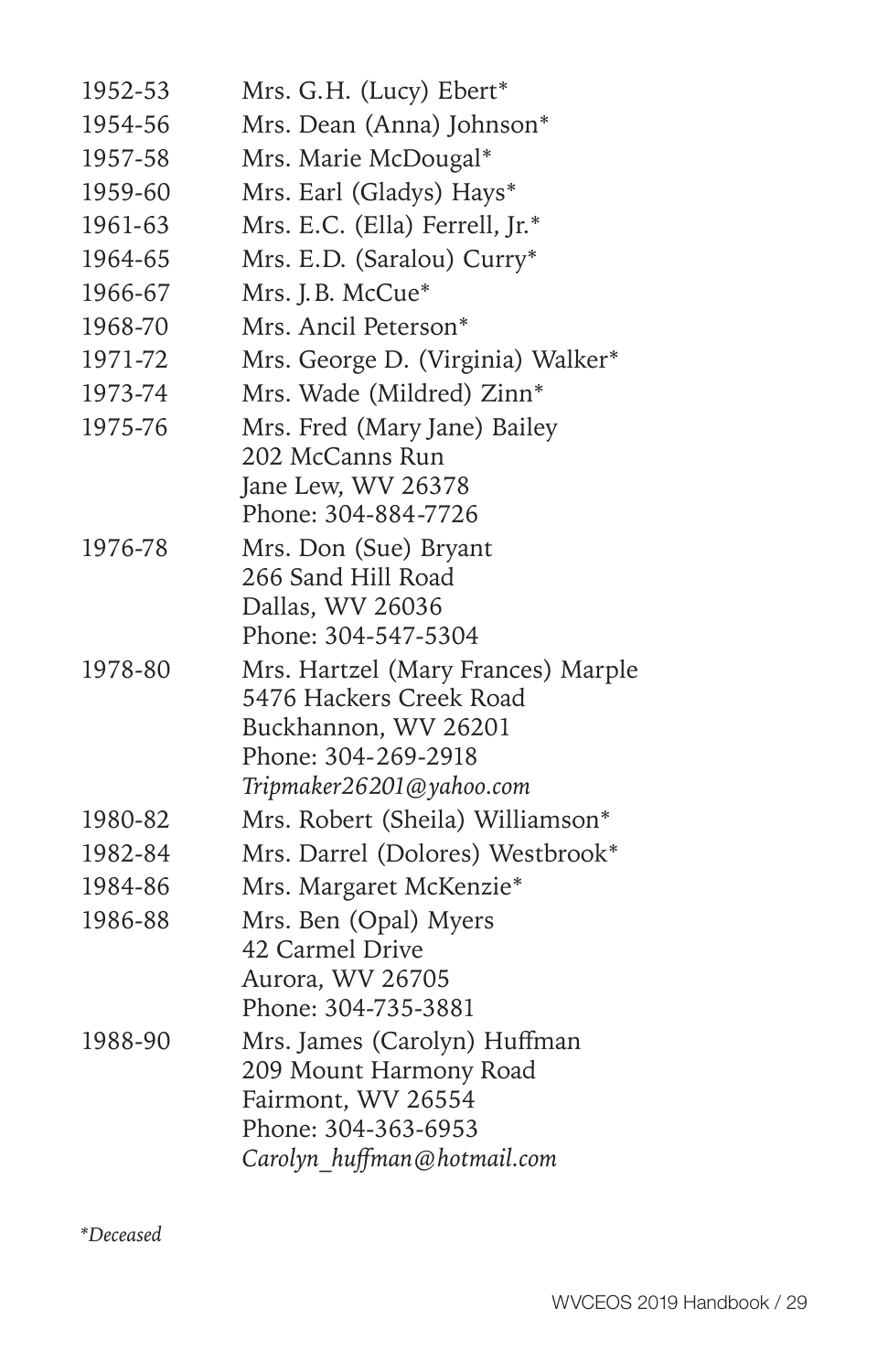| 1990-92 | Mrs. J.B. (Deanna) Cook<br>PO Box 621<br>Oceana, WV 24870<br>Phone: 304-682-6395                                         |
|---------|--------------------------------------------------------------------------------------------------------------------------|
| 1992-94 | Jbcook3@frontier.com<br>Mrs. Duane (Patricia) Radabaugh<br>HC 65 Box 29A<br>Grantsville, WV 26147<br>Phone: 304-354-6752 |
| 1994-96 | Mrs. William (Donna) Hudgins*                                                                                            |
| 1996-98 | Mrs. C.W. (Margaret Mary) Lewis*                                                                                         |
| 1998-00 | Mrs. Orville (Patricia) Stubbs<br>9180 Coors Blvd., N.W.<br>Apt. 1211<br>Albuquerque, NM 87120                           |
|         | Phone: 505-792-4853                                                                                                      |
| 2001-02 | Mrs. Don (Mida) Peterson<br>6581 US Highway 33E<br>Horner, WV 26372<br>Phone: 304-269-3877<br>rockingP@shentel.net       |
| 2003-04 | Mrs. Ronald (Grace) Staggs<br>151 Ronance Lane<br>Keyser, WV 26726-9209<br>Phone: 304-788-2709<br>gystaggs41@gmail.com   |
| 2005-06 | Ruth Ann Anderson*                                                                                                       |
| 2007-08 | <b>Betty Tustin</b><br>4 Bridgeway Road<br>Middlebourne, WV 26149<br>Phone: 304-758-4909                                 |
| 2009-10 | Carmen Robinson<br>3819 Salt Well Road<br>Bridgeport, WV 26330-9734<br>Phone: 304-592-1697<br>cbwfk@yahoo.com            |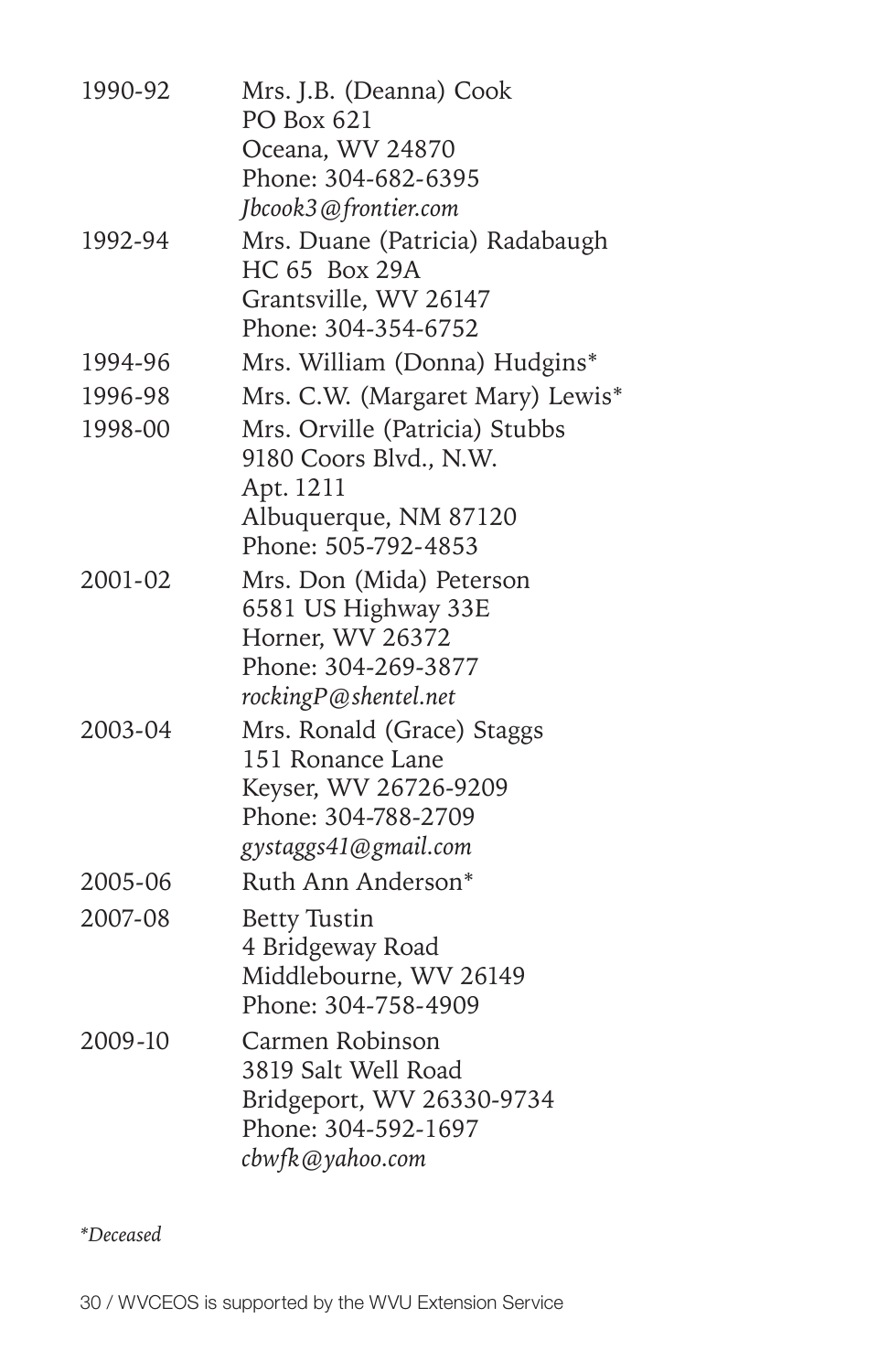| 2011-12 | Carol Harman<br>217 Pierpont Street               |
|---------|---------------------------------------------------|
|         | Petersburg, WV 26847                              |
|         | Phone: 304-252-2056                               |
| 2013-14 | Rita Young                                        |
|         | 175 McCrearys Ridge Road<br>Moundsville, WV 26041 |
|         | Phone: 304-312-2550<br>wvmamarita@gmail.com       |
| 2015-16 | Jean Wilburn                                      |
|         | 102 Old Saw Mill Road                             |
|         | Independence, WV 26374                            |
|         | Phone: 304-291-0549                               |
|         | jellybean43@frontier.com                          |
| 2017-18 | Helen McClain                                     |
|         | 7455 Georgetown Road                              |
|         | Roanoke, WV 26447                                 |
|         | Phone: 304-452-8587                               |
|         | bhmcclain@frontiernet.net                         |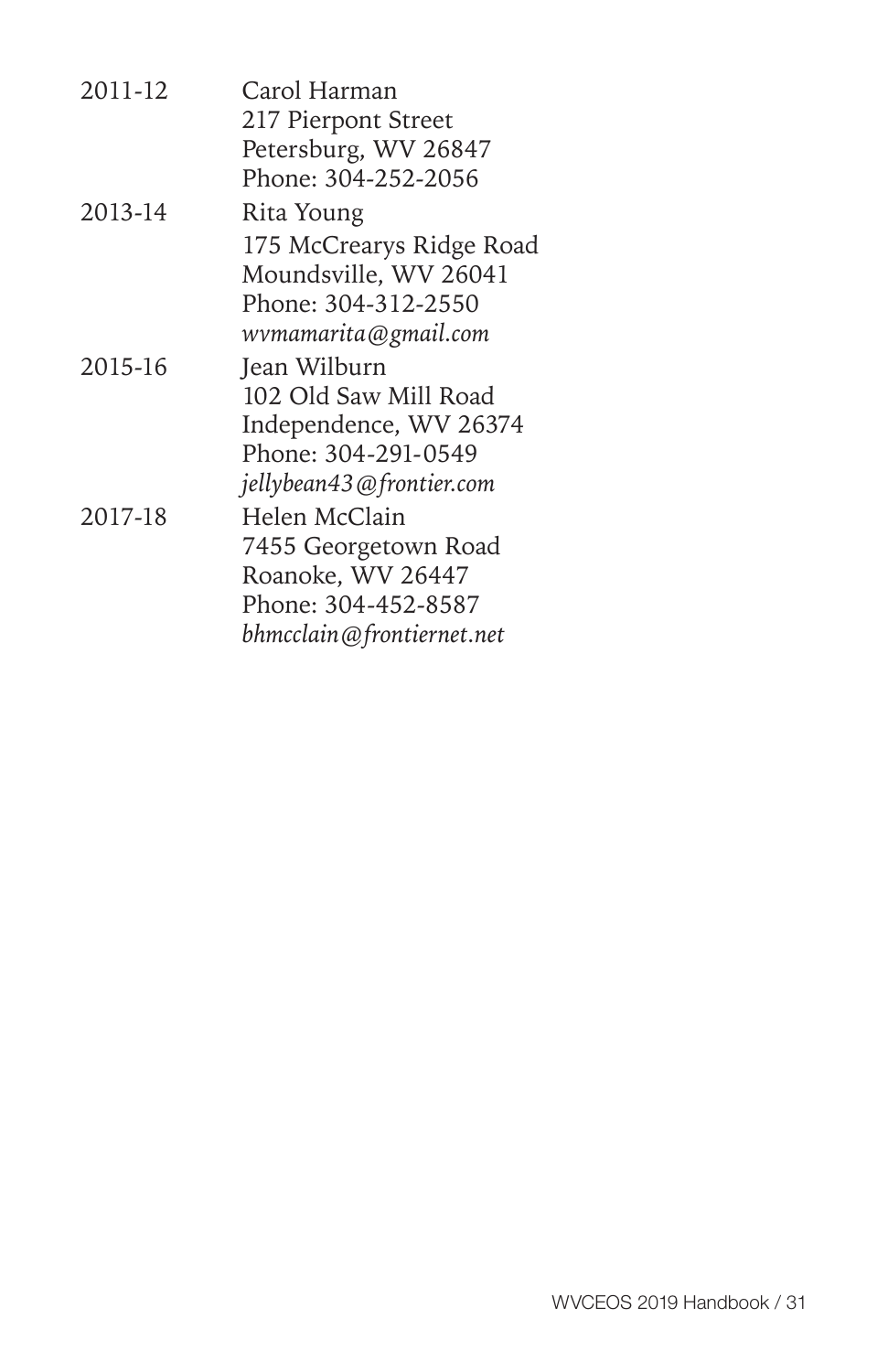## Past State Advisers

Pat Gruber 11 Meadow Lane Bridgeport, WV 26330

### Past National Presidents

1946-48 Mrs. J. Wayne (Hattie) Reiner\* 2008-10 Ruth Ann Anderson\*

### Farm and Homemakers Council

- 1945-55 Mrs. Ruffner Wilson\*
- 1956-60 Mrs. R.L. Robinson\*
- 1961-62 Mrs. Isabelle McKnight\*
- 1963-65 Mrs. Margaret Hill
	- 305 Mulberry Street
		- Beckley, WV 25802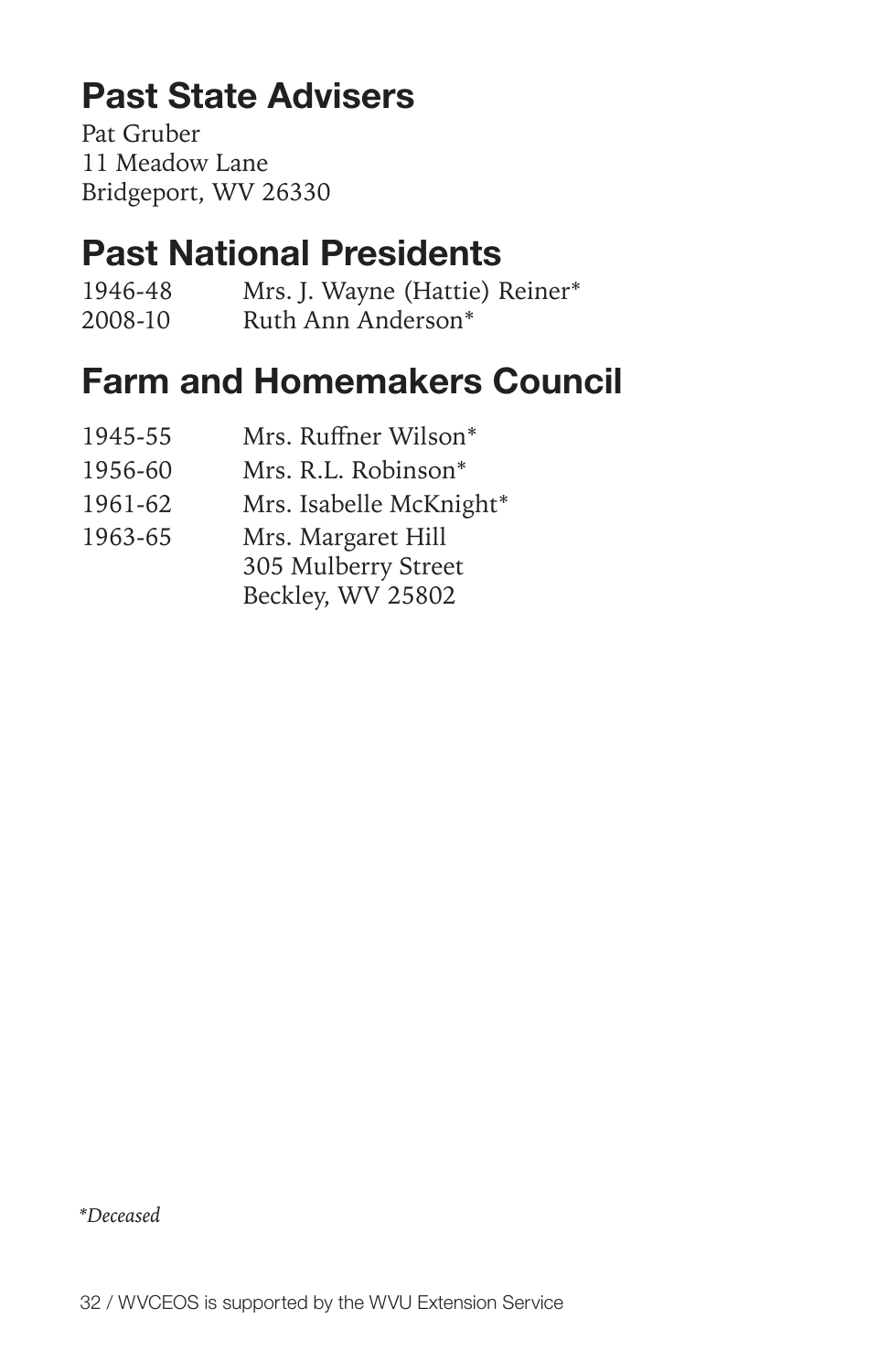# **2019 Calendar of Events**

| Jan. 1       | <b>STATE DUES</b> (\$5/member) send to Judy Bee,<br>3076 Big Isaac Road, Salem, WV 26426 |  |  |
|--------------|------------------------------------------------------------------------------------------|--|--|
| Jan. 29 - 30 | State Board Meeting - WVU Jackson's Mill                                                 |  |  |
| Jan. 1       | 2018 County Reports due to State<br><b>Educational Committee Chairpersons</b>            |  |  |
| Jan. 24      | WVU Day at the Legislature                                                               |  |  |
| Feb. 5 - 6   | <b>State Board Meeting Snow Date</b>                                                     |  |  |
| Feb. 15      | Openline deadline<br>(Beckley and Morgantown Area counties)                              |  |  |
| Apr. 10      | <b>State Educational Committee</b><br>Training and Planning                              |  |  |
| Apr. 11      | 2019 Conference Committee<br><b>Planning Meeting</b>                                     |  |  |
| May 7 - 8    | <b>WVCEOS State Board Meeting</b>                                                        |  |  |
| May 19-25    | <b>Community Educational Outreach</b><br><b>Service Week</b>                             |  |  |
| May 29-30    | 2019 Conference Committee Planning -<br>WVU Jackson's Mill                               |  |  |
| June 15      | Openline deadline<br>(Charleston and Keyser Area counties)                               |  |  |
| July 23-25   | 21st Annual NVON Conference -<br>Springdale, Arkansas                                    |  |  |
| Sept. 1      | Reorganization Form - 2020 CLUB                                                          |  |  |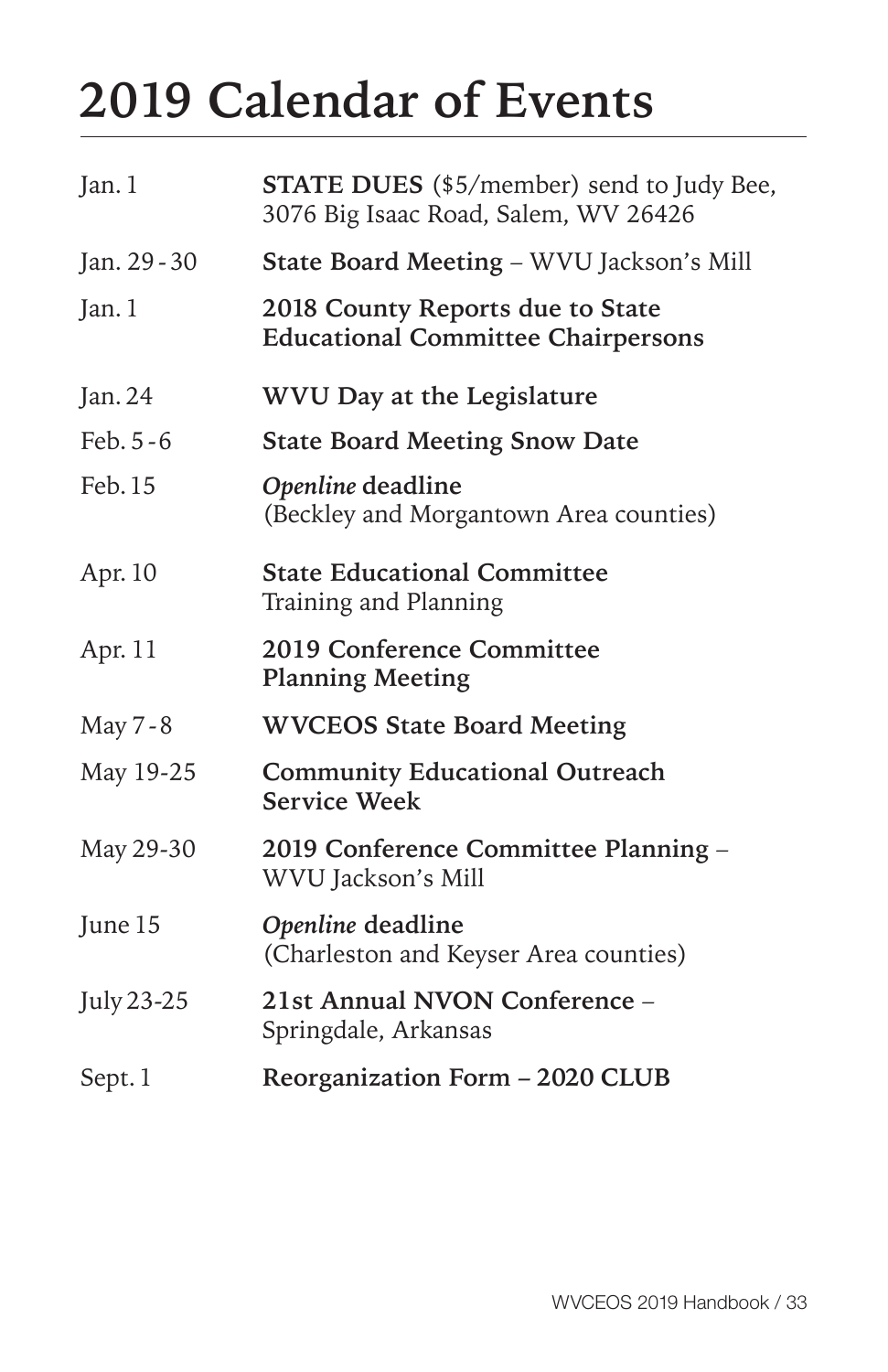| PRESIDENTS and COUNTY officers, and            |
|------------------------------------------------|
| <b>COUNTY</b> committee chairs form (found in  |
| Guidelines) due to President Connie Wolfinger, |
| 1515 Sycamore Road, Clarksburg, WV 26301 or    |
| wolfsinwv@yahoo.com and copied to              |
| Carra. Higgins @mail.wvu.edu.                  |

**Area Representative and Committee Member Form** (found in Guidelines) due to President Connie Wolfinger, 1515 Sycamore Road, Clarksburg, WV 26301 or *wolfsinwv@yahoo.com* and copied to *Carra.Higgins@mail.wvu.edu.*

**Creative Writing and Poetry Contest**  submissions due – State Purposeful Reading Chairperson (one of each per county)

#### **County CVH Chairs submit information to State CVH Chair**

**Counties submit** names of 50-year and beyond members to Past President Helen McClain; and, members who passed away since Sept. 1, 2018, to Vice President Clinedda Austin (see page 24 for directions).

| Oct. 7 | <b>WVCEOS State Board Meeting -</b> |
|--------|-------------------------------------|
|        | WVU Jackson's Mill                  |

- Oct. 8-10 **WVCEOS Leadership and Enrichment Conference** – WVU Jackson's Mill
- Oct. 9 **WVCEOS Business Meeting**  WVU Jackson's Mill

#### Oct. 15 *Openline* **deadline**  (Parkersburg and Weston Area counties)

#### Nov. 30 **2019 CLUB** committee reports due to **COUNTY Educational Committee Chairs**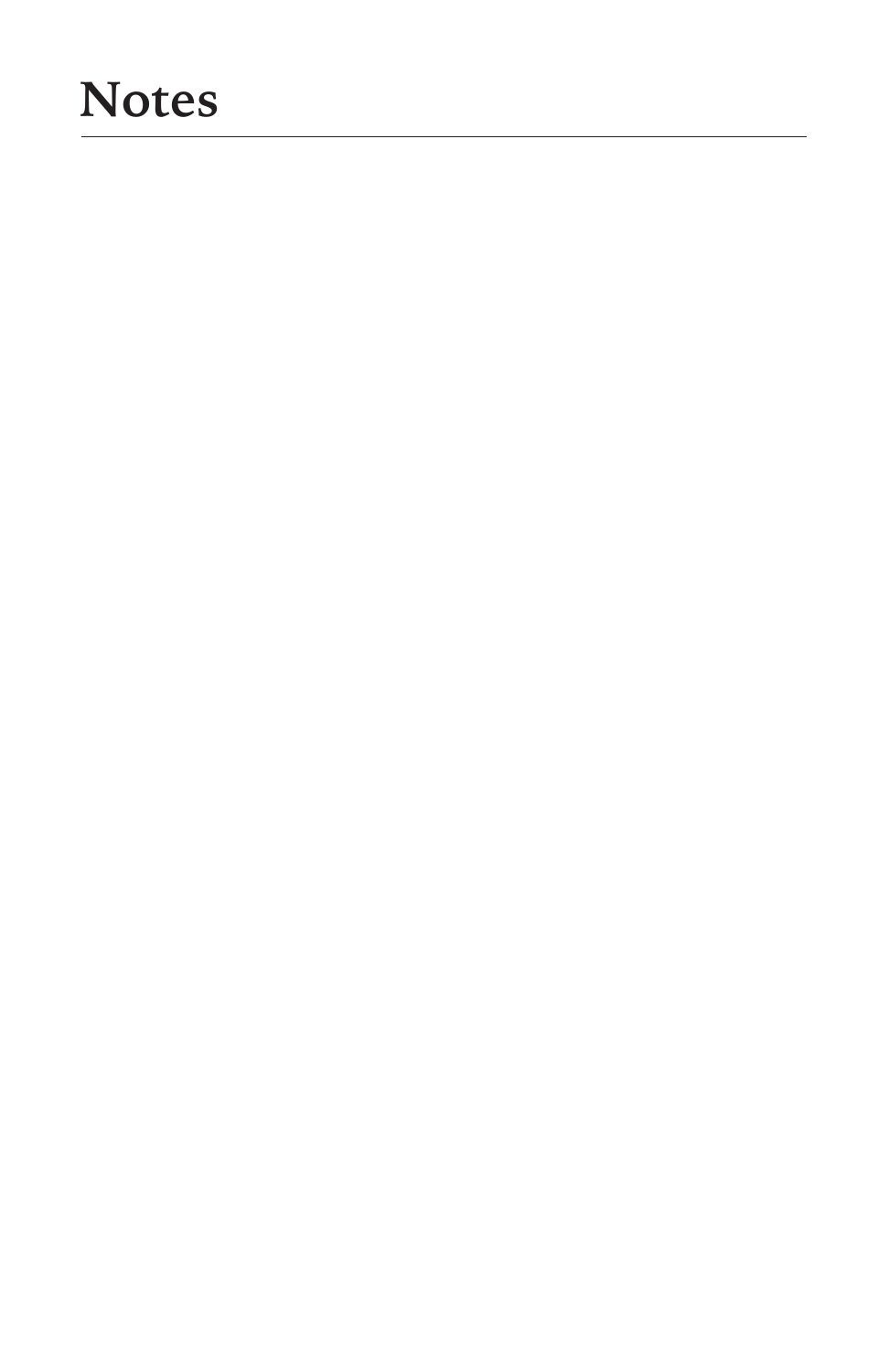# **Notes**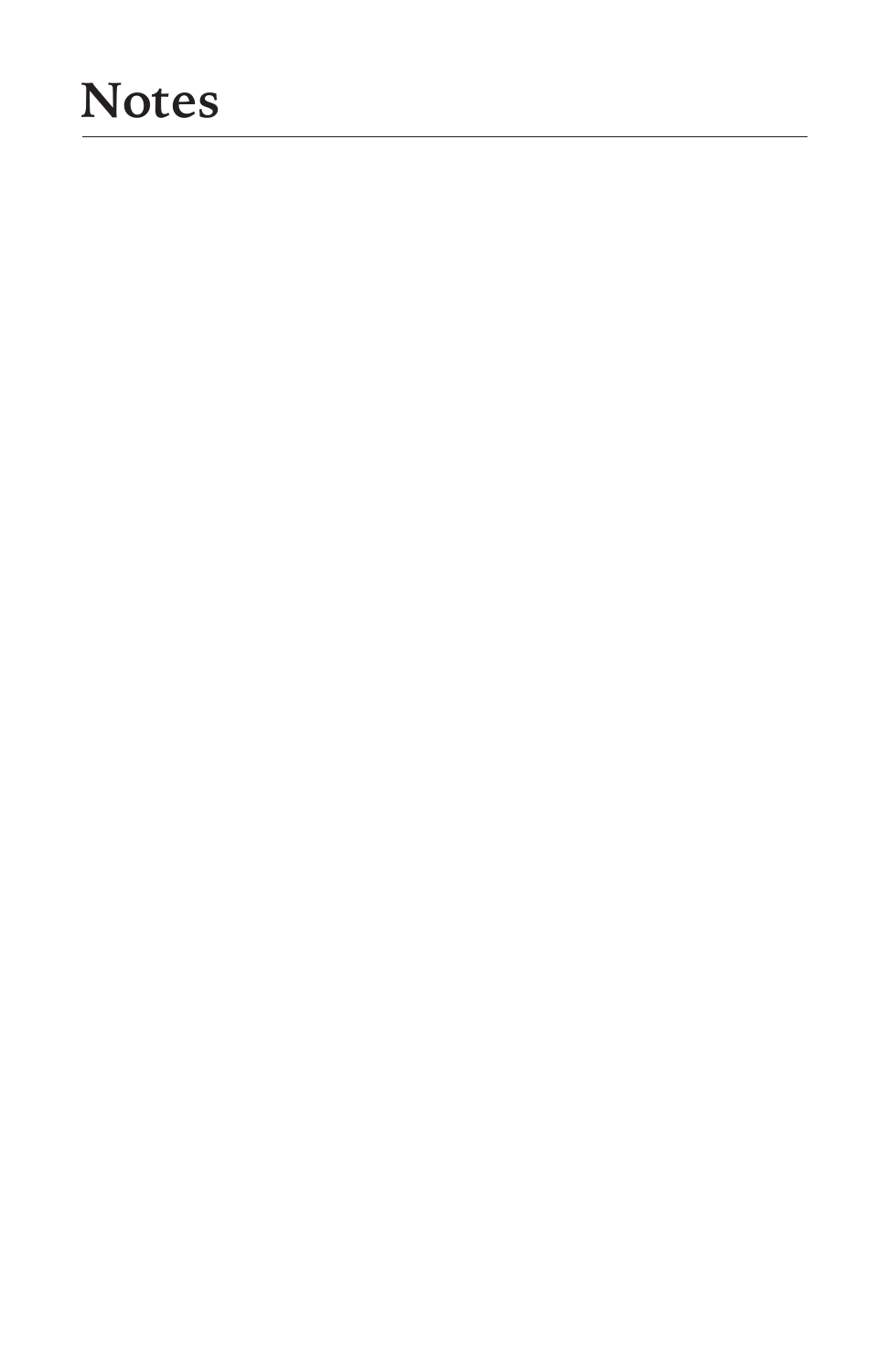# 2020

| January -                                                                                                                                                                                           | — February <sub>:</sub>                                                                                                                                         | -March                                                                                                                                                                                |
|-----------------------------------------------------------------------------------------------------------------------------------------------------------------------------------------------------|-----------------------------------------------------------------------------------------------------------------------------------------------------------------|---------------------------------------------------------------------------------------------------------------------------------------------------------------------------------------|
| SMTWTF<br>S<br>$\overline{2}$<br>$\mathbf{1}$<br>$3 \quad 4$<br>8<br>9 10 11<br>5<br>6<br>7<br>12 13 14 15 16 17 18<br>19 20 21 22 23 24 25<br>26 27 28 29 30 31                                    | SMTWTF<br>S<br>1<br>$\overline{2}$<br>3<br>4 5<br>8<br>6<br>7<br>9<br>10 11 12 13 14 15<br>16 17 18 19 20 21 22<br>23 24 25 26 27 28 29                         | S M T W T<br>- F<br>S<br>1<br>2<br>3 4 5 6<br>7<br>8<br>9 10 11 12 13 14<br>15 16 17 18 19 20 21<br>22 23 24 25 26 27 28<br>29 30 31                                                  |
| -April<br>SMTWT<br>$-F$<br>S<br>$\overline{2}$<br>$\mathbf{1}$<br>$\overline{3}$<br>$\overline{4}$<br>8<br>7<br>9 10 11<br>5<br>6<br>12 13 14 15 16 17 18<br>19 20 21 22 23 24 25<br>26 27 28 29 30 | —— May -<br>SMTWTF<br>S<br>$\overline{2}$<br>1<br>8<br>9<br>3<br>5<br>7<br>4<br>6<br>10 11 12 13 14 15 16<br>17 18 19 20 21 22 23<br>24 25 26 27 28 29 30<br>31 | - June -<br>SMTWTF<br>S<br>$\overline{2}$<br>$3\quad 4$<br>5<br>1<br>6<br>7<br>8<br>9 10 11 12 13<br>14 15 16 17 18 19 20<br>21 22 23 24 25 26 27<br>28 29 30                         |
|                                                                                                                                                                                                     |                                                                                                                                                                 |                                                                                                                                                                                       |
| —— July $\neg$<br>SMTWT<br>F<br>S<br>$\overline{2}$<br>3<br>1<br>4<br>8<br>7<br>9 10 11<br>5<br>6<br>12 13 14 15 16 17 18<br>19 20 21 22 23 24 25<br>26 27 28 29 30 31                              | —— August-<br>S M T W T F<br>- S<br>1<br>2<br>3<br>4 5 6<br>8<br>7<br>9 10 11 12 13 14 15<br>16 17 18 19 20 21 22<br>23 24 25 26 27 28 29<br>30 31              | —September-<br>S M T W T F<br>S<br>$\overline{2}$<br>1<br>$\overline{\mathbf{3}}$<br>5<br>4<br>8<br>9 10 11<br>12<br>7<br>13 14 15 16 17 18 19<br>20 21 22 23 24 25 26<br>27 28 29 30 |